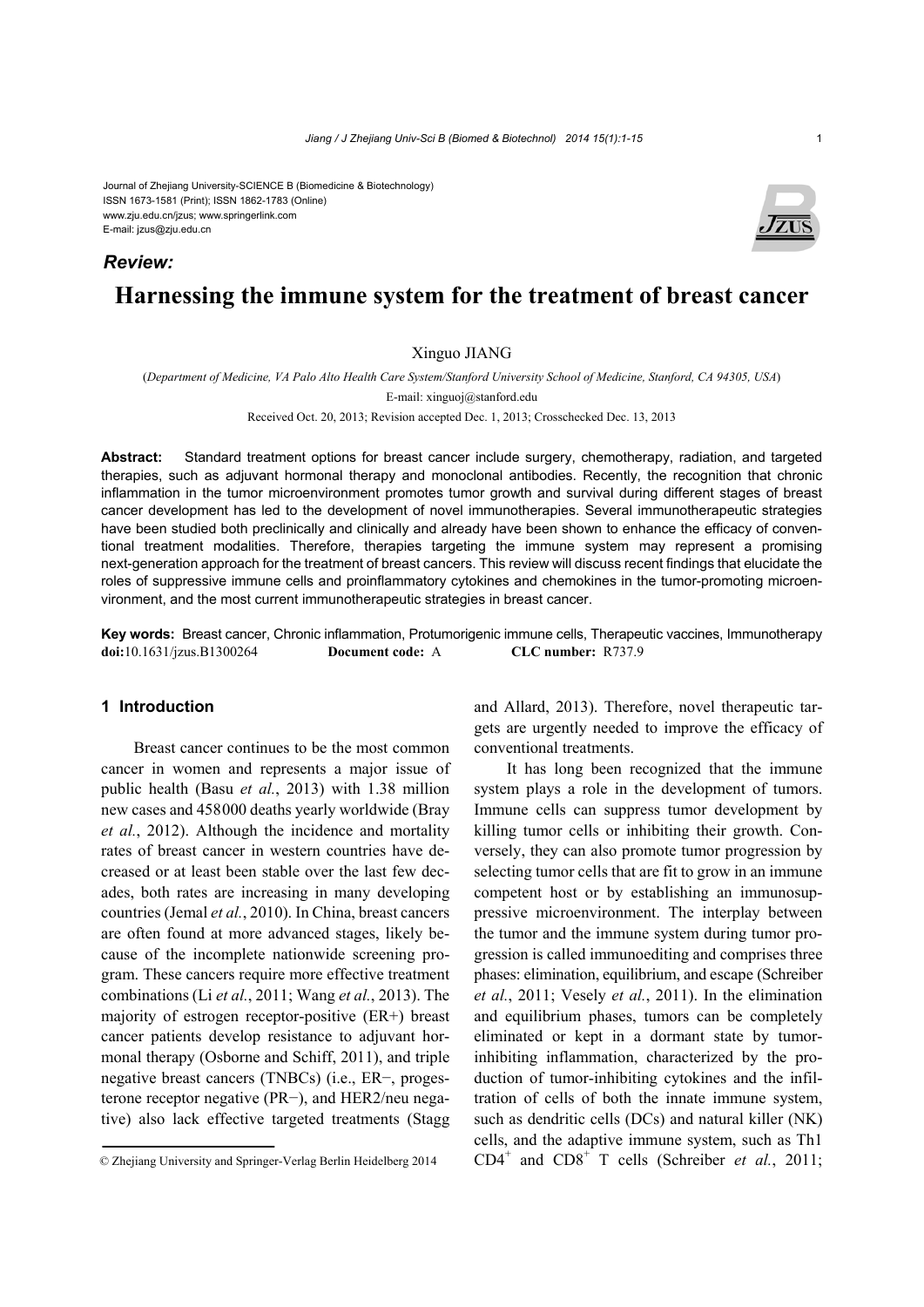Vesely *et al.*, 2011; Jiang and Shapiro, 2014). On the other hand, in the escape phase, breast tumors often develop multiple mechanisms to evade immunosurveillance. These include the creation of cell autonomous modifications which allow cancer cells to evade antitumor cell-mediated destruction (Shin *et al.*, 2001; Jiang *et al.*, 2006; 2007; 2008; Ryan *et al.*, 2006), and the induction of an immunosuppressive microenvironment by tumor and/or stromal cells, which diminishes the function of effector cells and directly promotes cancer cell proliferation and migration (Jiang and Shapiro, 2014). Chronic inflammation in the tumor microenvironment and the resulting tumor evasion of the immune system have recently been recognized as another hallmark of cancer (Hanahan and Weinberg, 2011). Although pre-existing inflammation and infection are not considered a risk factor for breast cancer development, it is generally accepted that infiltration of immunosuppressive leukocytes and accompanying chronic inflammation during tumor progression promote breast cancer growth (DeNardo and Coussens, 2007; Coussens and Pollard, 2011; Coussens *et al.*, 2013). This review will focus on the protumorigenic immune cell subsets and proinflammatory mediators that form suppressive tumor microenvironments and the most recent findings in human breast cancer immunotherapeutics.

#### **2 Protumorigenic immune cells**

#### **2.1 Macrophages**

Macrophages are the most plastic cells of the hematopoietic system and have diverse geneexpression profiles and functions (Murray and Wynn, 2011; Gautier *et al.*, 2012; Wynn *et al.*, 2013). Although macrophages were originally thought to be anti-tumorigenic, compelling preclinical and clinical studies suggest that in most cases macrophages promote tumor initiation, progression, and metastasis (Qian and Pollard, 2010). Increasing macrophage infiltration in the tumor is associated with a worse prognosis for both relapse-free and overall survival of breast cancer patients (Leek *et al.*, 1996; Tsutsui *et al.*, 2005; Mahmoud *et al.*, 2012). Profiling of stromal gene expression in human breast cancers showed that the expression of macrophage-associated genes predicted poorer outcomes (Finak *et al.*, 2008). Tumorassociated macrophages (TAMs) also inversely correlate with the expression of hormone receptors (i.e., ER, PR, HER2/neu), which are considered favorable prognostic factors (Campbell *et al.*, 2011). As the key element of cancer-related inflammation, macrophages are often classified into either Th1-activated M1 or Th2-activated M2 subtypes. Macrophages within tumor sites are usually of the M2 subtype (Mantovani *et al.*, 2008; Biswas and Mantovani, 2010; Ruffell *et al.*, 2012). Suppressing the signal transducer and activator of transcription 3 (STAT3) signaling pathway by hydrazinocurcumin converts the TAM phenotype from M2 to M1 and inhibits breast cancer progression and metastasis (Zhang X. *et al.*, 2013). Inhibition of cyclooxygenase (COX)-2 or enhanced expression of microRNA miR-19a-3p also suppresses breast cancer metastasis by preventing M2 phenotype polarization (Na *et al.*, 2013; Yang *et al.*, 2013a). Anti-angiogenic treatment has also been shown to reprogram TAMs from the M2 to the M1 phenotype and enhance immunotherapy (Huang *et al.*, 2012). This suggests that the M2 subtype promotes tumor progression and metastasis, and that reprogramming macrophages from the M2 to the M1 subtype can be utilized as a therapeutic strategy. Blockade of macrophage colony-stimulating factor 1 (CSF1) or its receptor (CSF1R) rapidly decreases macrophage infiltration, promotes Th1 responses in late-stage breast cancer, and prolongs survival (DeNardo *et al.*, 2011). This suggests that macrophage depletion can be another effective therapeutic strategy.

A huge body of research has demonstrated that, through various mechanisms, TAMs promote tumor angiogenesis, tumor cell proliferation, migration and metastasis, and contribute to the creation of a proinflammatory and immunosuppressive tumor microenvironment (Laoui *et al.*, 2011; Obeid *et al.*, 2013; Tang, 2013). TAMs produced vascular endothelial growth factor (VEGF) and other proangiogenic factors, such as interleukin (IL)-1, IL-8, and fibroblast growth factor (FGF)-2, which have all been shown to promote breast cancer angiogenesis (Leek *et al.*, 2000; Lewis *et al.*, 2000; Dirkx *et al.*, 2006). TAMs are also known to directly stimulate breast cancer cell proliferation by producing a wide range of growth factors, such as epidermal growth factor (EGF), FGF-2, transforming growth factor (TGF)-β, and platelet-derived growth factor (PDGF) (O'Sullivan *et al.*, 1993; Ribatti *et al.*,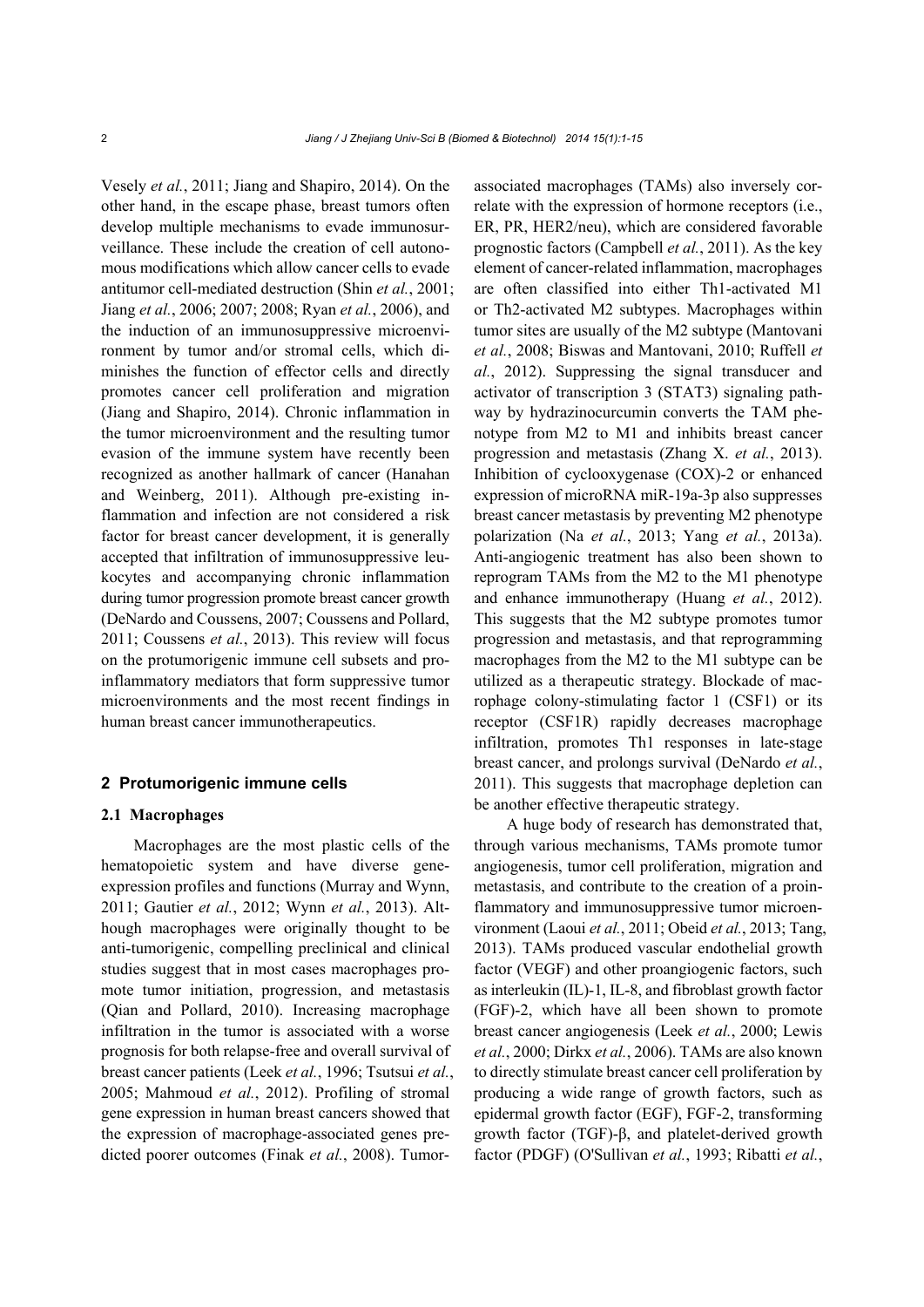2007). TAMs also promote breast cancer cell survival through α4-integrin-dependent binding of macrophage to vascular cell adhesion molecule-1 (VCAM-1) expressing tumor cells, which favors breast cancer cell metastatic colonization (Chen *et al.*, 2011). Wolford *et al.* (2013) showed that induction of the expression of ATF3 and its downstream gene matrix metalloproteinase-9 (MMP-9) in macrophages leads to enhanced breast cancer invasiveness and metastasis. Ishihara *et al.* (2013) revealed that Wiskott-Aldrich syndrome protein (WASp)-mediated EGF shedding by TAMs was required to enhance breast cancer motility, intravasation, and metastasis. These studies suggest that TAMs promote breast tumor metastasis through enhancing breast cancer cell proliferation and migration.

Breast cancer stem cells (CSCs) represent a population of cells associated with treatment resistance and relapse following therapy (Kakarala and Wicha, 2008; Korkaya *et al.*, 2011). Yang *et al.* (2013b) showed that TAMs induce a CSC phenotype in breast tumor cells through EGF-activated EGFR/STAT3/SOX2 signaling, suggesting a novel pathway through which TAMs promote breast cancer growth, metastasis, and resistance to chemotherapy. TAMs may also promote the development of a CSC phenotype through fusion with breast cancer cells (Ding *et al.*, 2012). Macrophageproduced IL-6 has also been shown to promote breast CSC self-renewal (Iliopoulos *et al.*, 2009) (Fig. 1). Together, these studies suggest that TAMs play a profound role in many different stages of breast cancer development and may represent a promising therapeutic target (de Palma and Lewis, 2013).

### **2.2 T regulatory (Treg) cells**

Forkhead box P3 (FOXP3)-expressing Treg cells are a potent mediator of peripheral immune tolerance and suppress a wide range of immune cells, including CD4<sup>+</sup> and CD8<sup>+</sup> T cells, NK cells, NKT cells, B cells, and antigen presenting cells, through suppression of target cell activation, proliferation, and effector functions (Shevach, 2009; Sakaguchi *et al.*, 2010; Jiang and Shapiro, 2014). Infiltration of Treg cells into breast cancers has been observed in numerous studies, and the number of Treg cells in the tumor site has been shown to be associated with a worse prognosis (Bates *et al.*, 2006; Bohling and Allison, 2008; Ohara *et al.*, 2009). Circulating Treg cells can be recruited to

a breast cancer site through multiple signaling axes, including PGE2/EP2 (EP4), CCL22/CCR4, SDF1/ CXCR4, and CCL5/CCR1 (Gobert *et al.*, 2009; Tan *et al.*, 2011; Yan *et al.*, 2011; Karavitis *et al.*, 2012). Interestingly, the tumor environment may play an active role in promoting Treg cell differentiation and expansion. Tumor cell activated regulatory B cells can directly convert  $CD4^+$  T cells into Treg cells in a TGF-β-dependent manner (Olkhanud *et al.*, 2011). Also, impaired production of interferon- $\alpha$  (IFN- $\alpha$ ) by plasmacytoid DCs favors expansion of Treg cells infiltrating breast tumor sites (Sisirak *et al.*, 2012). Enhanced TGF-β signaling stimulates tumor infiltrating DCs to produce CCL22, thus promoting Treg cell recruitment and activation (Hanks *et al.*, 2013). CD8<sup>+</sup> T cell-derived CCL22 also appears to recruit



**Fig. 1 M2-polarized TAM promotes breast cancer progression, metastasis, treatment resistance and recurrence** COX-2 or STAT3 activation polarizes TAM to the M2 phenotype. Expression of microRNA miR-19a-3p in TAM or low dose anti-VEGFR2 treatment polarizes TAM to the M1 phenotype. TAM promotes angiogenesis by producing VEGF, FGF-2, IL-1, and IL-8. TAM also promotes breast cancer cell proliferation by producing EGF, FGF-2, IL-6, TGF-β, and PDGF. In addition, TAM promotes the breast cancer stem cell phenotype by producing EGF, IL-6, and IL-8 or by fusing with breast cancer cells. Lastly, TAM promotes breast cancer cell invasiveness by producing MMPs and EGF. Abbreviations: TAM, tumor-associated macrophage; COX-2, cyclooxygenase 2; STAT3, signal transducer and activator of transcription 3; VEGF, vascular endothelial growth factor; VEGFR, VEGF receptor; FGF, fibroblast growth factor; IL, interleukin; TGF, transforming growth factor; PDGF, platelet-derived growth factor; EGF, epidermal growth factor; MMP, matrix metalloproteinase; BCC, breast cancer cell; BCSC, breast cancer stem cell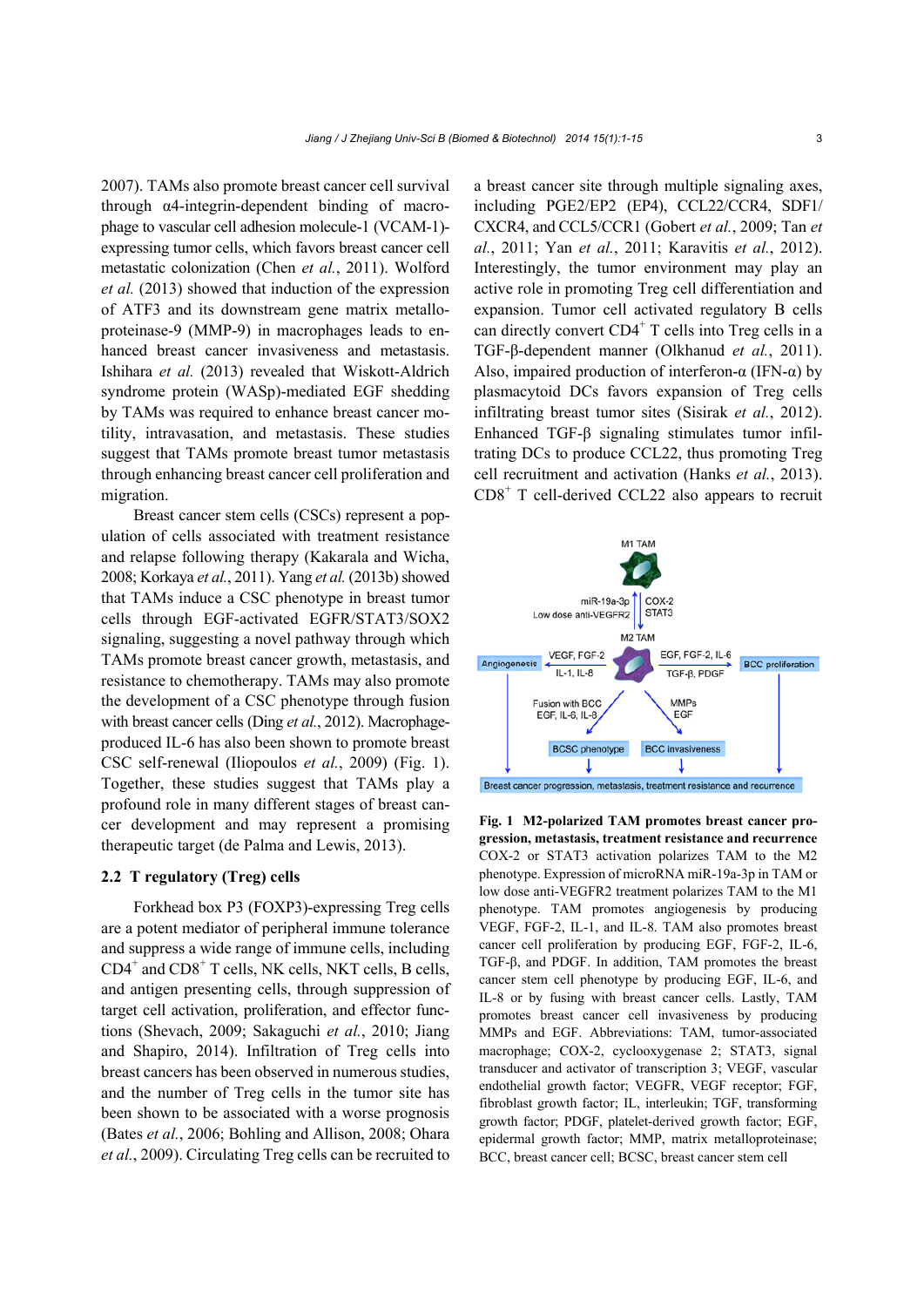CCR4+ Treg cells which contribute to forming an immune intrinsic negative feedback loop in the tumor microenvironment (Spranger *et al.*, 2013). This suggests that the tumor-inhibiting immune response may initiate Treg cell recruitment and proliferation in the tumor microenvironment. It was recently shown that Treg cells produce large amounts of receptor activator of nuclear factor-κB (RANK) ligand (RANKL), which in turn acts on RANK-expressing breast cancer cells and promotes lung metastasis (Tan *et al.*, 2011). This suggests that Tregs can also promote tumor metastasis by directly acting on breast cancer cells in a paracrine fashion. Tamoxifen was shown in an *ex vivo* study to induce FOXP3 expression in tumorinfiltrating lymphocytes, which may represent a mechanism for hormonal therapy resistance through Treg-mediated immunosuppression (Joffroy *et al.*, 2010). Inhibition of galectin-1 expressed in breast cancer cells is associated with decreased Treg cell accumulation within the tumor and significantly decreases tumor growth and lung metastasis (Dalotto-Moreno *et al.*, 2013). This suggests direct crosstalk between the tumor cells and Treg cells. Consistent with the large body of studies showing that Treg cells are strong promoters of breast cancer progression and metastasis, anti-CD25 antibody-mediated Treg blockade or depletion leads to a stronger antitumor immune response and better clinical outcomes (Rech *et al.*, 2012; Weiss *et al.*, 2012). Together, these studies suggest that the Treg cell is a potent negative regulator of anti-tumor immune responses and represents an attractive therapeutic target in breast cancer.

#### **2.3 Myeloid-derived suppressor cells (MDSCs)**

MDSCs comprise a heterogeneous population of cells of myeloid origin that expand during pathological conditions such as cancer, inflammation, and infection (Gabrilovich and Nagaraj, 2009; Gabrilovich *et al.*, 2012). Two main populations of MDSCs have been characterized: monocytic MDSC (M-MDSC) and polymorphonuclear MDSC (PMN-MDSC), the latter of which is the prevalent population in tumorbearing mice (Gabrilovich *et al.*, 2012). The MDSC is another major immunosuppressive cell type found in breast tumors (Markowitz *et al.*, 2013). Circulating levels of MDSCs were shown to correlate with clinical stages of breast cancer, with the highest levels found in patients with extensive metastatic tumor

burden (Diaz-Montero *et al.*, 2009). Circulating levels of MDSCs, both before and after chemotherapy, also predict a patient's response to treatment (Montero *et al.*, 2012).

Factors that induce MDSC expansion include granulocyte-macrophage (GM)-CSF, PGE2, IL-6, stem cell factor (SCF), VEGF, and CCL5, while IFN-γ, ligands of toll-like receptors, IL-13, and IL-4 are associated with MDSC activation (Gabrilovich and Nagaraj, 2009; Zhang Y. *et al.*, 2013a). TGF-βinduced miR-494 was recently shown to facilitate MDSC accumulation and promote their suppressive function in breast cancers (Liu *et al.*, 2012). MDSCs suppress  $CDS<sup>+</sup>$  T cells by producing reactive oxygen species (ROS) as well as inducible nitric oxide synthase (iNOS) and arginase 1 (ARG1) enzymes (Gabrilovich *et al.*, 2012). Through nitration of tyrosines in the T cell receptor (TCR)-CD8 complexes, MDSCs also directly disrupt the binding of specific peptide-MHC dimers to  $CDS<sup>+</sup> T$  cells. This prevents cytotoxic T lymphocytes (CTLs) from binding to the peptide-MHC complex and therefore inhibits antitumor activity (Nagaraj *et al.*, 2007). MDSCs can also induce nitration of MHC class I molecules expressed on breast cancer cells, making them unable to effectively present specific peptides and thus rendering tumor cells resistant to antigen-specific CTLs (Lu *et al.*, 2011). More recently, MDSCs were shown to suppress T cell function through STAT3-mediated indoleamine-pyrrole 2,3-dioxygenase (IDO) production (Yu J. *et al.*, 2013). In addition to acting as potent T cell suppressors, MDSCs also promote immunosuppression by inducing Treg cell proliferation and inhibiting NK cell activity (Huang *et al.*, 2006; Mauti *et al.*, 2011). Other studies have shown that reduction of the immunosuppressive function of MDSCs is required for induction of the anti-breast tumor immune response (Sinha *et al.*, 2005; Morales *et al.*, 2009; Steding *et al.*, 2011; Thakur *et al.*, 2012). These studies further demonstrate that MDSCs negatively regulate the antitumor immune response, and that MDSC suppression may enhance immunosurveillance against breast cancer cells.

# **2.4 Th17 cells**

Based on the cytokines they produce,  $CD4^+$  T helper cells are classically divided into either Th1 or Th2 cells. Th17 is a recently discovered type of  $CD4^+$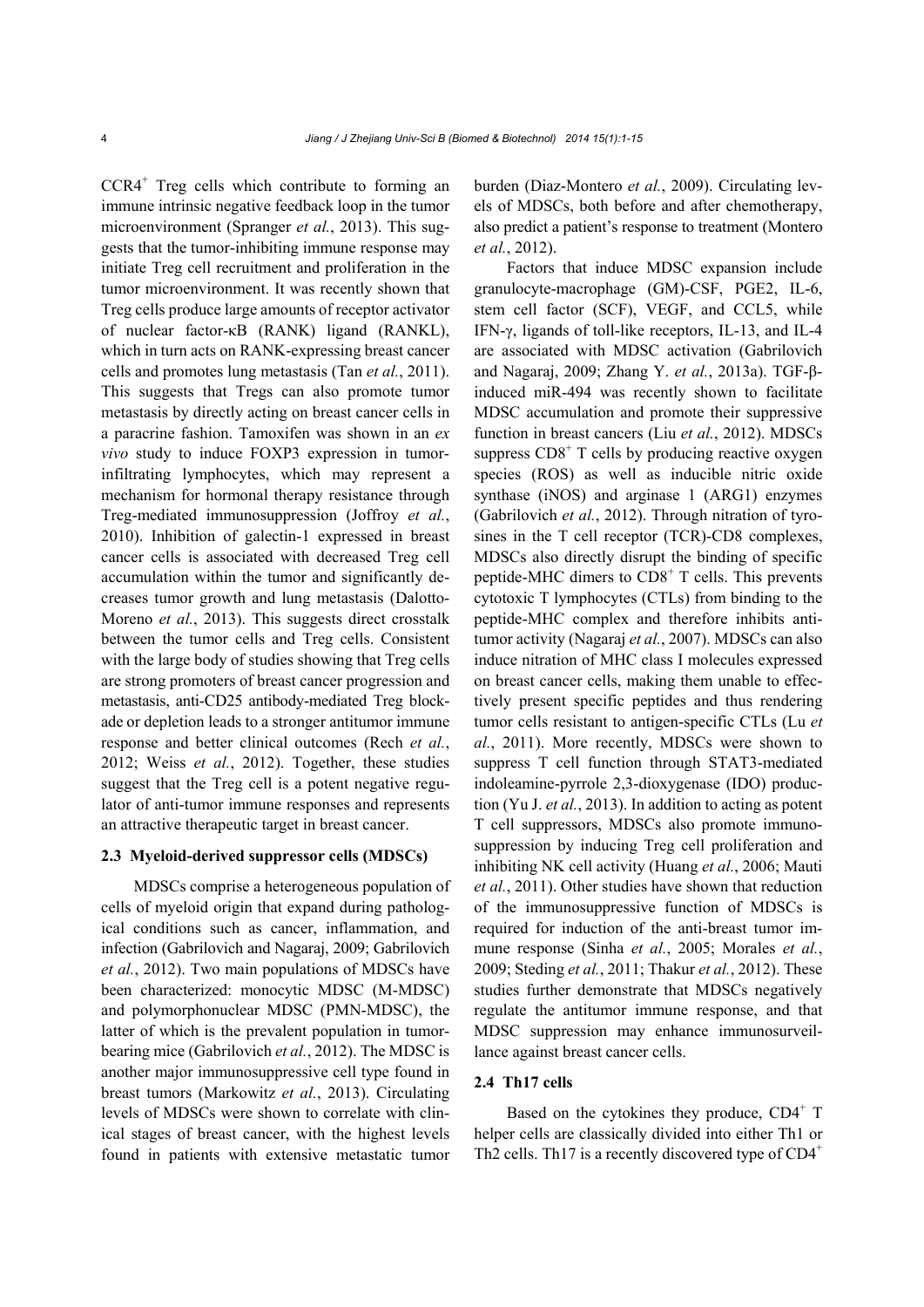T helper cell, characterized by the production of IL-17 (Korn *et al.*, 2009). The Th17 cell is well recognized for its role in autoimmunity (Harrington *et al.*, 2005; Dong, 2006). The role of Th17 cells in the microenvironment of various tumors has been studied in recent years. Both antitumor and tumor-promoting functions have been identified in Th17 cells, depending on the tumor type (Zou and Restifo, 2010). Breast cancer-produced PGE2 was shown to induce the expression of IL-23, which then promotes Th17 cell survival and expansion (Qian *et al.*, 2013). Chen *et al.* (2013) showed that a high number of IL-17 producing cells in breast tumors correlate with high histological grade, negative ER/PR status, and triplenegative phenotype. Moreover, patients with high IL-17 have shorter disease-free survival. Novitskiy *et al.* (2011) demonstrated a strong association between IL-17 expression and poor outcomes in lymph nodepositive, ER-negative, and luminal B subtype breast cancers. A positive correlation between FOXP3<sup>+</sup> Treg cells and IL-17-producing Th17 cells was shown in human breast tumors. It was suggested that Th17 cells promote breast cancer progression through the induction of angiogenic factors such as VEGF, MMP9, and IL-8 (Benevides *et al.*, 2013). IL-17 may also promote breast cancer progression by enhancing the protumorigenic functions of MDSCs and TAMs. Interestingly, treatment with an anti-IL17 antibody decreased tumor growth and metastatic burden (Novitskiy *et al.*, 2011). Although these data strongly suggest that IL-17-producing Th17 cells may act as tumor-promoting T helper cells in breast cancer, Yang *et al.* (2012) showed that the Th17 cell is associated with a favorable prognosis and may display antitumor activity. This suggests plasticity of Th17 cells in breast cancer progression (Coussens *et al.*, 2013). In summary, the Th17 cell likely acts as a  $t$ umor-promoting  $CD4^+$  T helper cell in breast cancer, but in some clinical settings, it may act as a tumor suppressor. More research is needed to further identify the role that Th17 cells play in different stages of breast cancer development, and only then may Th17 cells be considered a promising therapeutic target.

#### **3 Proinflammatory cytokines and chemokines**

The role of proinflammatory cytokines and chemokines, such as IL-6, IL-1, IL-8, TNF- $\alpha$ , monocyte chemotactic protein-1 (MCP-1), CCL5, and chemokine (C-X-C motif) ligand (CXCL12), in breast cancer has been extensively studied and reviewed (Ben-Baruch, 2003; Goldberg and Schwertfeger, 2010; Baumgarten and Frasor, 2012). Here, only the most recent findings will be discussed.

IL-6 is a key inflammatory cytokine in a number of diseases. Circulating IL-6 levels are positively associated with clinical tumor stage, lymph node infiltration, and number of distant metastases in breast cancer patients (Salgado *et al.*, 2003; Dethlefsen *et al.*, 2013). However, no correlation between breast cancer risk and the functional polymorphism of the IL-6 gene promoter was observed in a meta-analysis (Yu *et al.*, 2010). Rokavec *et al.* (2012) showed that the transient induction of IL-6 by monocyte-derived MCP-1 drives a feed-forward inflammatory signaling pathway that leads to constitutive IL-6 production and breast cancer cell transformation and tumorigenesis, revealing a novel mechanistic link between IL-6 and breast cancer initiation. *In vitro* IL-6 can either promote or inhibit breast cancer cell growth depending on hormone receptor status (Dethlefsen *et al.*, 2013). In TNBC, autocrine expressions of IL-6 and IL-8 are critical for their anchorage-independent growth and resistance to apoptosis (Hartman *et al.*, 2013). IL-6 not only regulates breast CSC self-renewal (Marotta *et al.*, 2011), but also promotes CSC survival and proliferation through the activation of Notch, Wnt, Hedgehog, and TGF-β signaling pathways (Dethlefsen *et al.*, 2013). IL-6 also promotes breast cancer metastasis through the induction of epithelial to mesenchymal transition (EMT) (Korkaya *et al.*, 2012; Xie *et al.*, 2012; Hwang *et al.*, 2013). These studies suggest that IL-6 may promote breast cancer progression, metastasis, and resistance to treatment by acting on the CSC population and initiating EMT.

IL-8 is highly expressed in ER− breast cancers and increases the invasiveness and metastatic potential of both ER+ and ER− breast cancer cells (Todorović-Raković and Milovanović, 2013). IL-8 promotes CSC self-renewal and invasion by binding to its cognate receptor CXCR1 on CSCs (Charafe-Jauffret *et al.*, 2009). It also affects breast CSC activity measured *ex vivo* using patient-derived breast cancer samples, through a CXCR1/2-dependent but HER2-independent pathway (Singh *et al.*, 2013). Upregulation of IL-8 through leukotriene B4 receptor 2 (BLT2) activation also promotes breast cancer cell invasiveness (Kim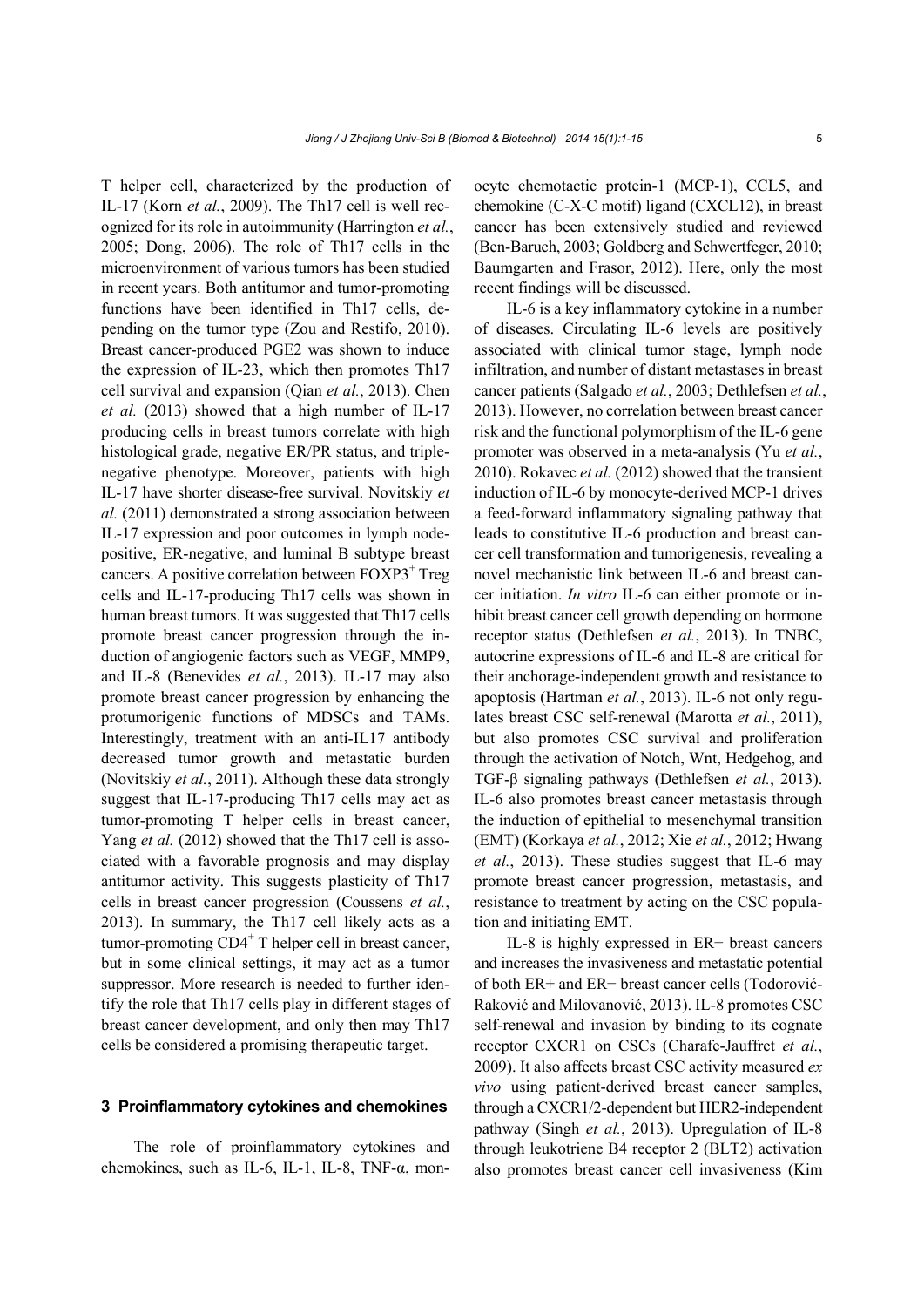*et al.*, 2012). HER2/HER3 co-expression induced IL-8 autocrine signaling is responsible for breast cancer cell invasiveness (Aceto *et al.*, 2012). Li S. *et al.* (2012) showed that TWIST1-induced IL-8 also promotes breast cancer cell invasion. Targeting both the JAK2 and STAT5 signaling pathways diminishes IL-8 expression, which in turn decreases tumor metastasis and improves survival (Britschgi *et al.*, 2012). These studies suggest that inhibition of the IL-8 signaling pathway may diminish breast cancer invasiveness and metastasis by acting on breast cancer cells and CSCs.

A recent preclinical study showed that chemotherapy-induced inflammation is one of the main contributors to chemo-resistance and metastasis (Acharyya *et al.*, 2012). Profiles of cytokines and chemokines in the tumor microenvironment showed that chemotherapy strikingly induces endothelial cell production of TNF-α. This enhances tumor cell CXCL1/2 production, which in turn facilitates recruitment of  $CD11b<sup>+</sup>Gr1<sup>+</sup>$  MDSCs. These cells release S100A8/9, an inflammatory modulator that activates the p70S6K and ERK1/2 signaling pathways and provides a survival advantage for both primary and metastatic tumor cells (Acharyya *et al.*, 2012). TNF- $\alpha$  also promotes breast cancer metastasis by inducing EMT through the NF-κB-mediated transcriptional activation of TWIST1 (Li C.W. *et al.*, 2012). It was recently shown that targeting transmembrane TNF-α was effective in delaying tumor growth and inhibiting tumor metastasis (Yu M. *et al.*, 2013). TNF- $\alpha$  inhibition may synergize with anti-HER2 therapy to improve treatment outcomes (Ceran *et al.*, 2012). These studies suggest that TNF- $\alpha$  may play a significant role in breast tumor progression not only by directly acting on breast cancer cells, but also by recruiting and activating suppressive immune cells.

CXCL12 is a chemokine that has been shown to be associated with breast cancer metastasis (Boimel *et al.*, 2012; Wendel *et al.*, 2012; Mukherjee and Zhao, 2013). Targeting CXCL12/CXCR4 signaling by using the oncolytic virus therapy strategy inhibits breast cancer metastasis (Gil *et al.*, 2013). It was recently shown that a pair of microRNAs, miR-126 and miR-126\*, suppresses breast cancer metastasis by inhibiting the recruitment of tumor promoting mesenchymal stem cells (MSCs). CXCL12 was identified as a target gene of miR-126 and miR-126\* (Zhang Y. *et al.*, 2013b). These two studies suggest a role for the CXCL12/CXCR4 axis in breast cancer metastasis. However, Williams *et al.* (2010) showed that CXCL12 expression in the primary tumor site may prevent or attenuate breast cancer metastasis by recruiting antitumor immune cells. This suggests that a differential targeting strategy for CXCL12 in the primary tumor site compared to metastatic sites might be needed for the best clinical outcome.

It was recently shown that hypoxia inducible factor (HIF)-1α-mediated paracrine signaling pathways (i.e., CXCL10/CXCR3 and CCL5/CCR5) between MSCs and breast cancer cells promoted metastasis (Chaturvedi *et al.*, 2013). This suggests that hypoxia of the tumor microenvironment may promote metastasis through the synergistic effect of HIF-1 $\alpha$ and proinflammatory mediators. In addition to proinflammatory cytokines and chemokines, immunosuppressive molecules such as TGF-β, IL-10, and PGE2 are often present in abundant levels in the tumor microenvironment (Wrzesinski *et al.*, 2007; Chen and Smyth, 2011; Hamidullah *et al.*, 2012; Basu *et al.*, 2013). Other suppressive factors produced by breast cancer cells, such as soluble forms of the ligand, soluble major histocompatibility complex class I-relatedchain A (sMICA) and IDO, have also been shown to suppress antitumor NK cells and  $CDS<sup>+</sup> T$  cells (Groh *et al.*, 2002; Uyttenhove *et al.*, 2003; Muller *et al.*, 2005).

Taken together, tumorigenic cytokines, chemokines, and immunosuppressive soluble factors produced by cancer cells or stromal cells promote chronic inflammation in the breast tumor microenvironment. These molecules, in turn, enhance tumor growth and metastasis by directly acting on tumor cells, facilitating recruitment and activation of suppressive immune cells, and suppressing antitumor effector cells.

#### **4 Immunotherapeutic strategies**

Escape of tumor cells from immunosurveillance often results from diminished effector cell function and the immune suppressive tumor microenvironment (Schreiber *et al.*, 2011; Vesely *et al.*, 2011). Therefore, the goal of an effective immunotherapy is to boost the antitumor immunity of effector cells and to neutralize tumor-promoting chronic inflammation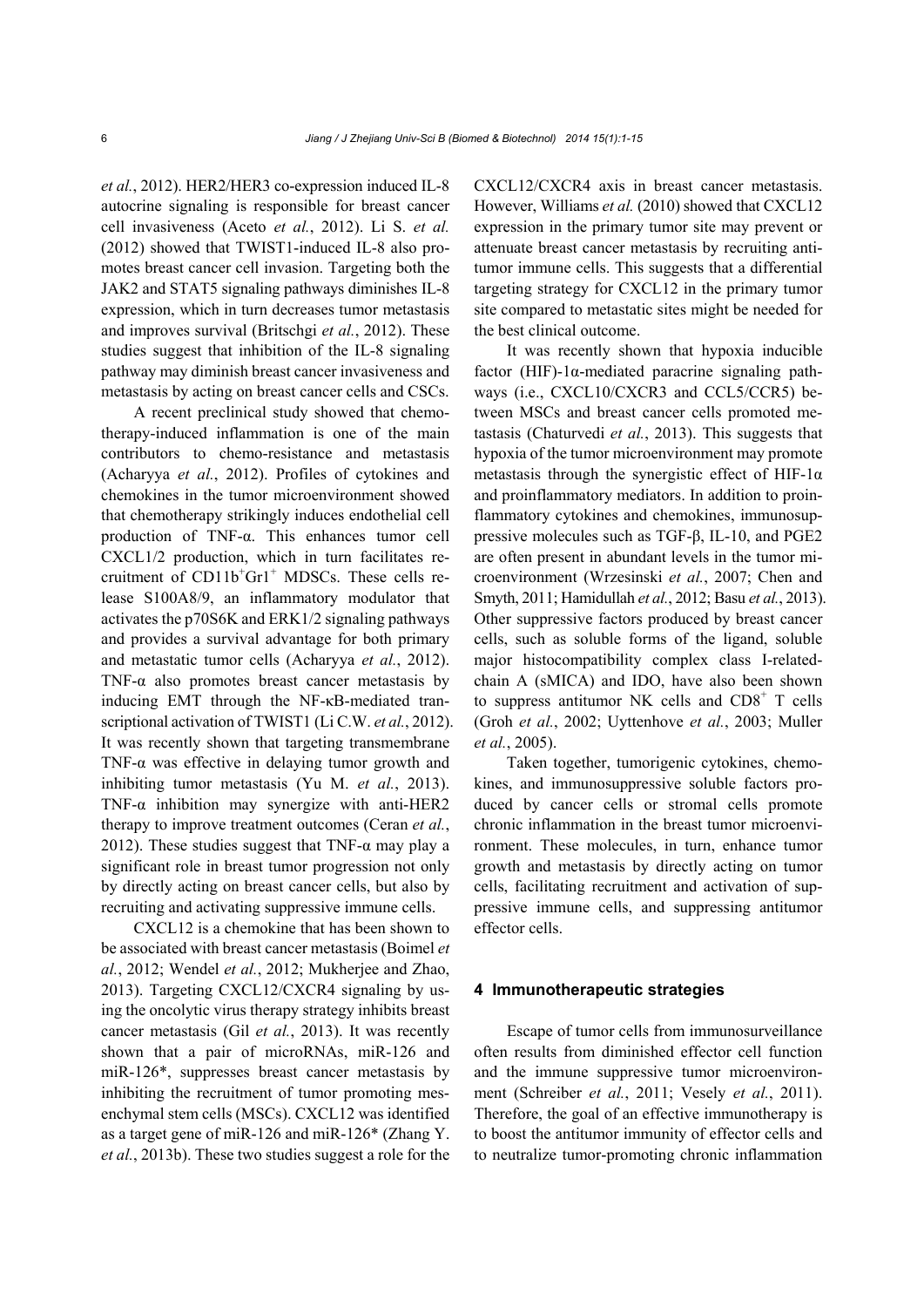(Coussens *et al.*, 2013). The proinflammatory cytokines and chemokines and suppressive immune cells present in the breast tumor microenvironment are potential therapeutic targets, as discussed above. Several other immunotherapeutic strategies have been successfully tested in preclinical and/or clinical studies and will be discussed here (Fig. 2).



#### **Fig. 2 Scheme of immunotherapeutic strategies**

Antitumor immunity can be boosted by antagonizing suppressive factors, such as TGF-β, IL-10, IDO, and PGE2, inhibition of immune checkpoints, and therapeutic vaccines. Proinflammatory mediators, such as IL-6, IL-8, IL-1, TNF- $\alpha$ , CCL5, CCL2, CXCL10 and CXCL12, can also be targeted. Moreover, depleting or reprogramming suppressive immune cells, such as Treg cells, TAM, or B cells, can also indirectly boost antitumor immunity. Immunotherapy combined with conventional therapies will likely improve the overall therapeutic efficacy. Abbreviations: TGF, transforming growth factor; IL, interleukin; PG, prostaglandin; IDO, indoleaminepyrrole 2,3-dioxygenase; TNF, tumor necrosis factor; CXCL, chemokine (C-X-C motif) ligand; CCL, CC chemokine ligand; CSF, colony stimulating factor; COX-2, cyclooxygenase-2; STAT3, signal transducer and activator of transcription 3

### **4.1 Immune checkpoint blockade**

The  $CDS<sup>+</sup>$  T cell is a major antitumor effector cell in breast cancer (Jiang and Shapiro, 2014).  $CD8^+$ T cell infiltration is associated with better overall patient outcomes, independent of other prognostic factors such as tumor grade, lymph node stage, size, vascular invasion, and HER2 status (Mahmoud *et al.*, 2011). However, the net effect of  $CD8<sup>+</sup>$  T cell mediated cytotoxicity is regulated by the balance between co-stimulatory and inhibitory signals (i.e., immune checkpoints) (Greenwald *et al.*, 2005; Zou and Chen, 2008). One of the most extensively studied immune checkpoint receptors is cytotoxic T-lymphocyteassociated antigen 4 (CTLA4) (Pardoll, 2012).

Ipilimumab is a humanized monoclonal antibody that suppresses CTLA4 signaling and was approved by the US Food and Drug Administration (FDA) to treat melanoma in 2011 (Emens, 2012). Peripheral blood mononuclear cells (PBMCs) from breast cancer patients express higher levels of CTLA4, are less responsive to phytohaemagglutinin (PHA) stimulation, and produce lower levels of IL-2, suggesting that CTLA4 expression in immune cells may be responsible for immune evasion of breast cancer cells (Mao *et al.*, 2010). CTLA4 polymorphisms may also be associated with breast cancer susceptibility and progression in Chinese women (Wang *et al.*, 2007). Fractionated radiotherapy was shown to synergize with anti-CTLA4 therapy to induce antitumor T cell immunity and inhibit the growth of tumors outside the radiation field (i.e., an abscopal effect) (Dewan *et al.*, 2009). This suggests that the anti-CTLA4 antibody may be effective in breast cancer treatment when combined with conventional therapies.

Another well characterized immune checkpoint receptor is programmed cell death protein 1 (PD-1). A recently completed phase I trial showed that treatment with an anti-PD-1 antibody was safe and produced durable tumor regression in  $6\%$ -17% of patients with melanoma, non-small cell lung cancer, or renal cancer (Brahmer *et al.*, 2012). Programmed death-1-ligand 1 (PD-L1) expression on breast cancer cells has been shown to inhibit T cell proliferation and induce their apoptosis (Zhang *et al.*, 2008). The presence of PD-1+ tumor infiltrating lymphocytes (TILs) is associated with a significantly worse overall survival, and further subtype analysis showed that this is associated with worse survival in luminal B and basal-like subtypes (Muenst *et al.*, 2013). A very recent preclinical study showed that COX-2 deficient breast cancer cells express lower levels of PD-L1, which leads to suppression of tumor growth in immune competent mice (Markosyan *et al.*, 2013). Anti-PD-1 antibody therapy has been shown to enhance the response to radiotherapy and DC vaccines in established breast cancers (Verbrugge *et al.*, 2012; Ge *et al.*, 2013). Anti-PD-1 antibody also significantly improves the effectiveness of the anti-HER2 monoclonal antibody in immunocompetent mice (Stagg *et al.*, 2011). Together, these studies suggest that anti-PD-1 may be used in combination with other therapies to improve the overall treatment efficacy in breast cancer.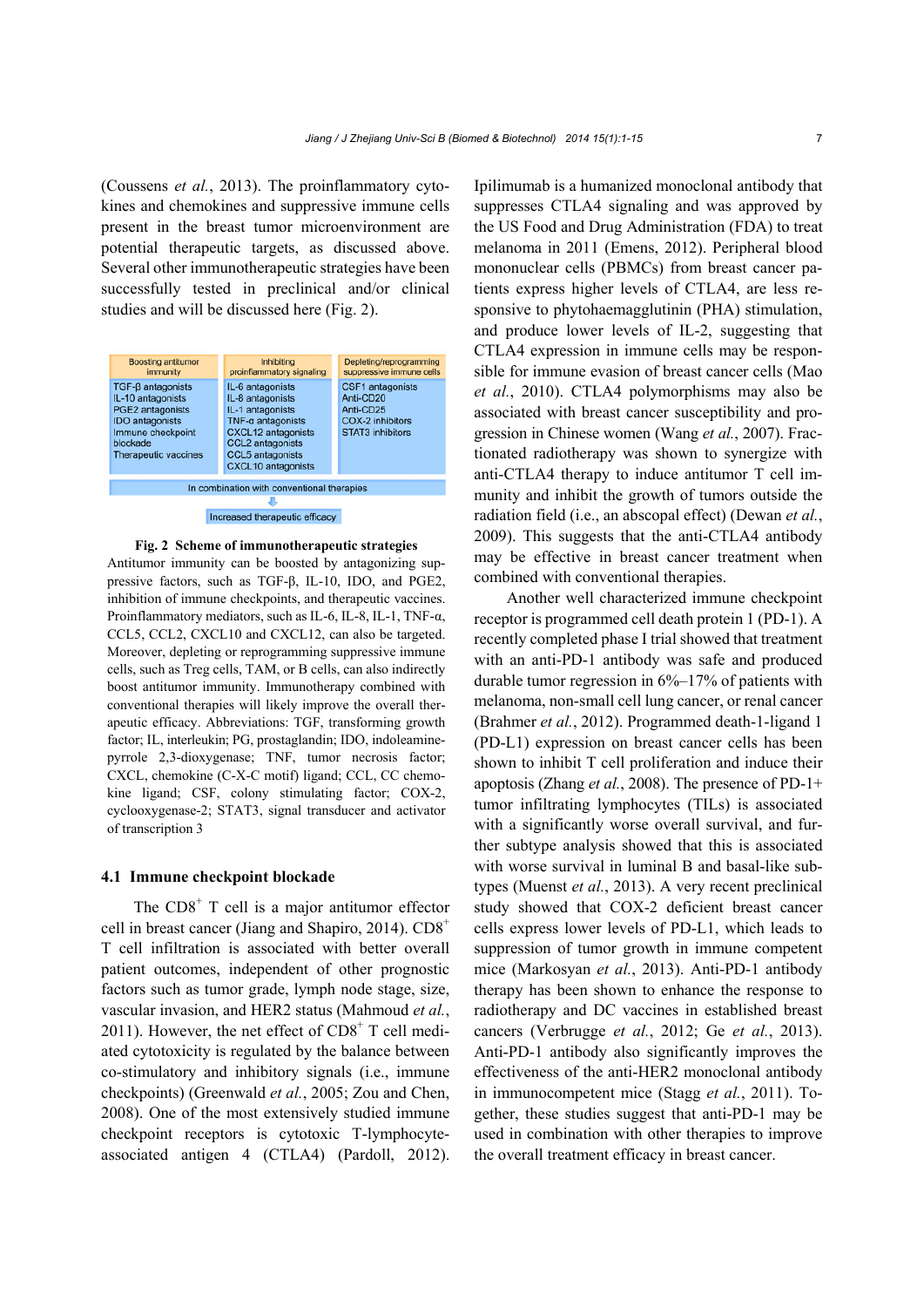#### **4.2 Therapeutic vaccines**

Therapeutic cancer vaccine is another strategy to boost the host immune system to suppress tumor growth. The principle is to utilize tumor-associated antigens (TAAs) to induce targeted immune attack against tumor cells. Numerous preclinical and clinical studies have shown that cancer vaccines are safe and have extremely low levels of toxicity (i.e., mostly limited to grade I and grade II). The most effective outcome is often observed when patients are treated with vaccines in combination with other therapeutic regimens (Schlom, 2012). A large number of early phase breast cancer vaccine clinical trials have been carried out with HER2 TAAs (Emens, 2012; Wiedermann *et al.*, 2013). Miles *et al.* (2011) showed that the therapeutic vaccine, sialyl-TN-keyhole limpet hemocyanin (STn-KLH), alone did not affect time to progression (TTP) or overall survival. However, a very recent multicenter, double blinded, randomized phase III clinical trial showed that patients with metastatic breast cancer receiving STn-KLH plus endocrine therapy had significantly longer TTP and overall survival (Ibrahim *et al.*, 2013). Another small clinical trial showed that metastatic breast cancer patients treated with a vaccine comprising human telomerase reverse transcriptase (hTERT) peptide plus anti-CD25 antibody had much higher OS than those treated with hTERT vaccine alone (Rech *et al.*, 2012). This suggests that the efficacy of breast cancer vaccines can be enhanced by depleting suppressive components of the tumor microenvironment, such as Treg cells. Antigenloaded DC vaccines, engineered to produce antibodies against CTLA-4 and glucocorticoid-induced TNFRrelated protein (GITR), induced stronger CD8<sup>+</sup> T cell immunity against breast cancer cells (Pruitt *et al.*, 2011), suggesting that breast cancer vaccines combined with immune checkpoint inhibition may produce stronger antitumor immunity *in vivo*. Enhanced HER2/neu-specific immune responses were achieved when breast cancer patients received both the vaccine and the HER2/neu inhibiting monoclonal antibody, trastuzumab (Disis *et al.*, 2009). Low-dose paclitaxel was also able to enhance DC function in preclinical studies (Pfannenstiel *et al.*, 2010). Together, these data suggest that breast cancer vaccines may have the highest efficacy when combined with other therapeutic modalities.

Consistent with earlier findings showing an inverse correlation between prior chemotherapy and the efficacy of vaccine treatment (von Mehren *et al.*, 2000; 2001), a recently reported pilot study of a MUC-1/CEA/TRICOM poxviral-based vaccine showed that only 1 of 12 patients with breast cancer had an objective complete response, whereas all the others had rapid progression of disease (Mohebtash *et al.*, 2011). The only responder was a patient who had minimal disease and was not as heavily pretreated as the others, suggesting that breast cancer vaccine monotherapy in patients with heavy tumor burdens or extensive prior treatment with chemotherapy is not likely to produce a significant clinical benefit. This finding also suggests that breast cancer therapeutic vaccines should be used as early as possible to prevent recurrence and dissemination of tumors (Wiedermann *et al.*, 2013).

#### **5 Concluding remarks**

Chronic inflammation in the breast cancer microenvironment, comprised of proinflammatory mediators, immunosuppressive factors, and suppressive immune cells, may represent intrinsic negative feedback in response to a tumor-inhibiting acute immune reaction. The studies reviewed above demonstrate that the immune network plays a significant role in the development and progression of breast cancer. In the future, incorporating some of these factors into the traditional classification scheme may be helpful in determining prognosis and treatment options. Identification of genetic variations that affect inflammation and immunity may provide better therapeutic targets for breast cancer patients, which may allow for a more personalized approach to management. Moreover, identification of these variations may also be useful for designing new preventive approaches for populations with a high risk of developing breast cancer. In summary, compelling preclinical and clinical studies have shown that the inflammatory microenvironment not only promotes breast cancer progression and metastasis, but also enhances treatment resistance and accelerates recurrence. This knowledge has identified numerous novel targets for breast cancer immunotherapies that include depletion or reprogramming of suppressive immune cells, neutralization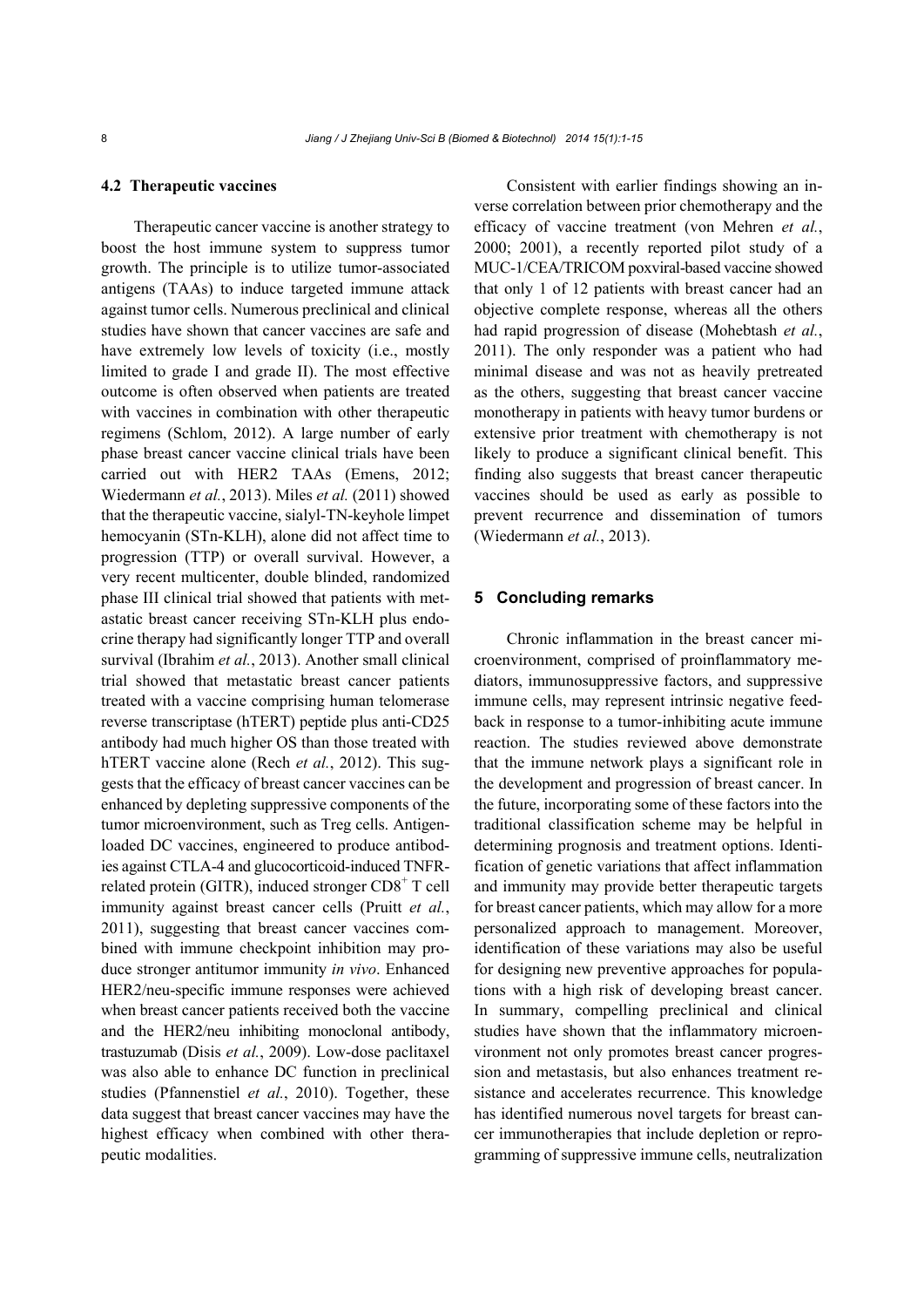of proinflammatory mediators, inhibition of immune checkpoints and immunosuppressive factors, and therapeutic vaccines. A combination of these strategies with conventional breast cancer therapies will likely improve overall treatment efficacy.

#### **Acknowledgements**

The author wishes to gratefully acknowledge Dr. Yon SUNG (Stanford University, USA) for critically reading and editing this manuscript.

#### **Compliance with ethics guidelines**

Xinguo JIANG declares that he has no conflict of interest. This article does not contain any studies with human or animal subjects performed by the author.

#### **References**

- Aceto, N., Duss, S., Macdonald, G., *et al*., 2012. Co-expression of HER2 and HER3 receptor tyrosine kinases enhances invasion of breast cells via stimulation of interleukin-8 autocrine secretion. *Breast Cancer Res.*, **14**(5):R131. [doi:10.1186/bcr3329]
- Acharyya, S., Oskarsson, T., Vanharanta, S., *et al*., 2012. A CXCL1 paracrine network links cancer chemoresistance and metastasis. *Cell*, **150**(1):165-178. [doi:10.1016/j. cell.2012.04.042]
- Basu, S., Nachat-Kappes, R., Caldefie-Chezet, F., *et al*., 2013. Eicosanoids and adipokines in breast cancer: from molecular mechanisms to clinical considerations. *Antioxid. Redox Signal.*, **18**(3):323-360. [doi:10.1089/ars.2011.4408]
- Bates, G.J., Fox, S.B., Han, C., *et al*., 2006. Quantification of regulatory T cells enables the identification of high-risk breast cancer patients and those at risk of late relapse. *J. Clin. Oncol.*, **24**(34):5373-5380. [doi:10.1200/JCO.2006. 05.9584]
- Baumgarten, S.C., Frasor, J., 2012. Minireview: Inflammation: an instigator of more aggressive estrogen receptor (ER) positive breast cancers. *Mol. Endocrinol.*, **26**(3):360-371. [doi:10.1210/me.2011-1302]
- Ben-Baruch, A., 2003. Host microenvironment in breast cancer development: inflammatory cells, cytokines and chemokines in breast cancer progression: reciprocal tumor-microenvironment interactions. *Breast Cancer Res.*, **5**(1):31-36. [doi:10.1186/bcr554]
- Benevides, L., Cardoso, C.R., Tiezzi, D.G., *et al*., 2013. Enrichment of regulatory T cells in invasive breast tumor correlates with the upregulation of IL-17A expression and invasiveness of the tumor. *Eur. J. Immunol.*, **43**(6): 1518-1528. [doi:10.1002/eji.201242951]
- Biswas, S.K., Mantovani, A., 2010. Macrophage plasticity and interaction with lymphocyte subsets: cancer as a paradigm. *Nat. Immunol.*, **11**(10):889-896. [doi:10.1038/ni. 1937]
- Bohling, S.D., Allison, K.H., 2008. Immunosuppressive reg-

ulatory T cells are associated with aggressive breast cancer phenotypes: a potential therapeutic target. *Mod. Pathol.*, **21**:1527-1532. [doi:10.1038/modpathol.2008.160]

- Boimel, P.J., Smirnova, T., Zhou, Z.N., *et al*., 2012. Contribution of CXCL12 secretion to invasion of breast cancer cells. *Breast Cancer Res.*, **14**(1):R23. [doi:10.1186/ bcr3108]
- Brahmer, J.R., Tykodi, S.S., Chow, L.Q., *et al*., 2012. Safety and activity of anti-PD-L1 antibody in patients with advanced cancer. *N. Engl. J. Med.*, **366**:2455-2465. [doi:10. 1056/NEJMoa1200694]
- Bray, F., Jemal, A., Grey, N., *et al*., 2012. Global cancer transitions according to the Human Development Index (2008‒2030): a population-based study. *Lancet Oncol.*, **13**(8):790-801. [doi:10.1016/S1470-2045(12)70211-5]
- Britschgi, A., Andraos, R., Brinkhaus, H., *et al*., 2012. JAK2/STAT5 inhibition circumvents resistance to PI3K/mTOR blockade: a rationale for cotargeting these pathways in metastatic breast cancer. *Cancer Cell*, **22**(6): 796-811. [doi:10.1016/j.ccr.2012.10.023]
- Campbell, M.J., Tonlaar, N.Y., Garwood, E.R., *et al*., 2011. Proliferating macrophages associated with high grade, hormone receptor negative breast cancer and poor clinical outcome. *Breast Cancer Res. Treat*., **128**(3):703-711. [doi:10.1007/s10549-010-1154-y]
- Ceran, C., Cokol, M., Cingoz, S., *et al*., 2012. Novel anti-HER2 monoclonal antibodies: synergy and antagonism with tumor necrosis factor-α. *BMC Cancer*, **12**(1):450. [doi:10.1186/1471-2407-12-450]
- Charafe-Jauffret, E., Ginestier, C., Iovino, F., *et al*., 2009. Breast cancer cell lines contain functional cancer stem cells with metastatic capacity and a distinct molecular signature. *Cancer Res.*, **69**(14):1302-1313. [doi:10.1158/ 0008-5472.CAN-08-2741]
- Chaturvedi, P., Gilkes, D.M., Wong, C.C., *et al*., 2013. Hypoxiainducible factor-dependent breast cancer-mesenchymal stem cell bidirectional signaling promotes metastasis. *J. Clin. Invest*., **123**:189-205. [doi:10.1172/JCI64993]
- Chen, E.P., Smyth, E.M., 2011. COX-2 and PGE2-dependent immunomodulation in breast cancer. *Prostaglandins Other Lipid Mediat.*, **96**(1-4):14-20. [doi:10.1016/j. prostaglandins.2011.08.005]
- Chen, Q., Zhang, X.H., Massague, J., 2011. Macrophage binding to receptor VCAM-1 transmits survival signals in breast cancer cells that invade the lungs. *Cancer Cell*., **20**(4):538-549. [doi:10.1016/j.ccr.2011.08.025]
- Chen, W.C., Lai, Y.H., Chen, H.Y., *et al*., 2013. Interleukin-17-producing cell infiltration in the breast cancer tumour microenvironment is a poor prognostic factor. *Histopathology*, **63**(2):225-233. [doi:10.1111/his.12156]
- Coussens, L.M., Pollard, J.W., 2011. Leukocytes in mammary development and cancer. *Cold Spring Harb. Perspect. Biol.*, **3**(3):a003285. [doi:10.1101/cshperspect.a003285]
- Coussens, L.M., Zitvogel, L., Palucka, A.K., 2013. Neutralizing tumor-promoting chronic inflammation: a magic bullet. *Science*, **339**(6117):286-291. [doi:10.1126/science.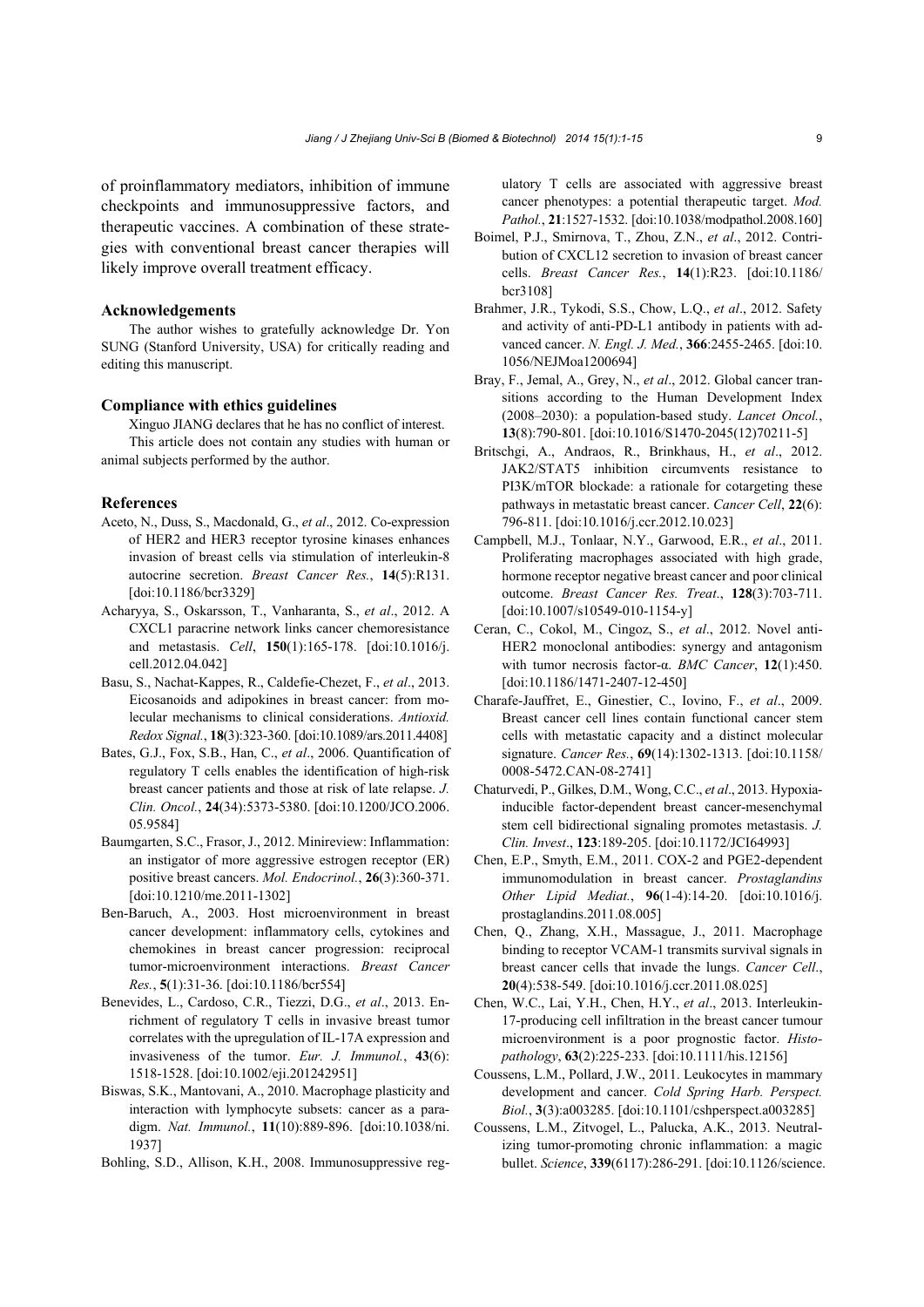1232227]

- Dalotto-Moreno, T., Croci, D.O., Cerliani, J.P., *et al*., 2013. Targeting galectin-1 overcomes breast cancer-associated immunosuppression and prevents metastatic disease. *Cancer Res.*, **73**(3):1107-1117. [doi:10.1158/0008-5472. CAN-12-2418]
- DeNardo, D.G., Coussens, L.M., 2007. Inflammation and breast cancer. Balancing immune response: crosstalk between adaptive and innate immune cells during breast cancer progression. *Breast Cancer Res.*, **9**(4):212. [doi:10. 1186/bcr1746]
- DeNardo, D.G., Brennan, D.J., Rexhepaj, E., *et al*., 2011. Leukocyte complexity predicts breast cancer survival and functionally regulates response to chemotherapy. *Cancer Discov.*, **1**(1):54-67. [doi:10.1158/2159-8274.CD-10-0028]
- de Palma, M., Lewis, C.E., 2013. Macrophage regulation of tumor responses to anticancer therapies. *Cancer Cell*, **23**(3):277-286. [doi:10.1016/j.ccr.2013.02.013]
- Dethlefsen, C., Hojfeldt, G., Hojman, P., 2013. The role of intratumoral and systemic IL-6 in breast cancer. *Breast Cancer Res. Treat.*, **138**(3):657-664. [doi:10.1007/ s10549-013-2488-z]
- Dewan, M.Z., Galloway, A.E., Kawashima, N., *et al*., 2009. Fractionated but not single-dose radiotherapy induces an immune-mediated abscopal effect when combined with anti-CTLA-4 antibody. *Clin. Cancer Res*., **15**(17): 5379-5388. [doi:10.1158/1078-0432.CCR-09-0265]
- Diaz-Montero, C.M., Salem, M.L., Nishimura, M.I., *et al*., 2009. Increased circulating myeloid-derived suppressor cells correlate with clinical cancer stage, metastatic tumor burden, and doxorubicin-cyclophosphamide chemotherapy. *Cancer Immunol. Immunother.*, **58**(1):49-59. [doi:10. 1007/s00262-008-0523-4]
- Ding, J., Jin, W., Chen, C., *et al*., 2012. Tumor associated macrophage×cancer cell hybrids may acquire cancer stem cell properties in breast cancer. *PLoS ONE*, **7**(7):e41942. [doi:10.1371/journal.pone.0041942]
- Dirkx, A.E., Oude Egbrink, M.G.A., Wagstaff, J., *et al*., 2006. Monocyte/macrophage infiltration in tumors: modulators of angiogenesis. *J. Leukoc. Biol.*, **80**(3):1183-1196. [doi: 10.1189/jlb.0905495]
- Disis, M.L., Wallace, D.R., Gooley, T.A., *et al*., 2009. Concurrent trastuzumab and HER2/neu-specific vaccination in patients with metastatic breast cancer. *J. Clin. Oncol.*, **27**(28):4685-4692. [doi:10.1200/JCO.2008.20.6789]
- Dong, C., 2006. Diversification of T-helper-cell lineages: finding the family root of IL-17-producing cells. *Nat. Rev. Immunol.*, **6**(4):329-333. [doi:10.1038/nri1807]
- Emens, L.A., 2012. Breast cancer immunobiology driving immunotherapy: vaccines and immune checkpoint blockade. *Expert Rev. Anticancer Ther.*, **12**(12):1597-1611. [doi:10.1586/era.12.147]
- Finak, G., Bertos, N., Pepin, F., *et al*., 2008. Stromal gene expression predicts clinical outcome in breast cancer. *Nat. Med.*, **14**(5):518-527. [doi:10.1038/nm1764]

Gabrilovich, D.I., Nagaraj, S., 2009. Myeloid-derived sup-

pressor cells as regulators of the immune system. *Nat. Rev. Immunol.*, **9**(3):162-174. [doi:10.1038/nri2506]

- Gabrilovich, D.I., Ostrand-Rosenberg, S., Bronte, V., 2012. Coordinated regulation of myeloid cells by tumours. *Nat. Rev. Immunol.*, **12**:253-268. [doi:10.1038/nri3175]
- Gautier, E.L., Shay, T., Miller, J., *et al*., 2012. Gene-expression profiles and transcriptional regulatory pathways that underlie the identity and diversity of mouse tissue macrophages. *Nat. Immunol.*, **13**:1118-1128. [doi:10.1038/ni. 2419]
- Ge, Y., Xi, H., Ju, S., *et al*., 2013. Blockade of PD-1/PD-L1 immune checkpoint during DC vaccination induces potent protective immunity against breast cancer in hu-SCID mice. *Cancer Lett.*, **336**(2):253-259. [doi:10. 1016/j.canlet.2013.03.010]
- Gil, M., Seshadri, M., Komorowski, M.P., *et al*., 2013. Targeting CXCL12/CXCR4 signaling with oncolytic virotherapy disrupts tumor vasculature and inhibits breast cancer metastases. *PNAS*, **110(**14):E1291-E1300. [doi: 10.1073/pnas.1220580110]
- Gobert, M., Treilleux, I., Bendriss-Vermare, N., *et al*., 2009. Regulatory T cells recruited through CCL22/CCR4 are selectively activated in lymphoid infiltrates surrounding primary breast tumors and lead to an adverse clinical outcome. *Cancer Res.*, **69(**5):2000-2009. [doi:10.1158/ 0008-5472.CAN-08-2360]
- Goldberg, J.E., Schwertfeger, K.L., 2010. Proinflammatory cytokines in breast cancer: mechanisms of action and potential targets for therapeutics. *Curr. Drug Targets*, **11**(9):1133-1146. [doi:10.2174/138945010792006799]
- Greenwald, R.J., Freeman, G.J., Sharpe, A.H., 2005. The B7 family revisited. *Annu. Rev. Immunol*., **23**(1):515-548. [doi:10.1146/annurev.immunol.23.021704.115611]
- Groh, V., Wu, J., Yee, C., *et al*., 2002. Tumour-derived soluble MIC ligands impair expression of NKG2D and T-cell activation. *Nature*, **419**(6908):734-738. [doi:10.1038/ nature01112]
- Hamidullah, Changkija, B., Konwar, R., 2012. Role of interleukin-10 in breast cancer. *Breast Cancer Res. Treat*., **133**(1):11-21. [doi:10.1007/s10549-011-1855-x]
- Hanahan, D., Weinberg, R.A., 2011. Hallmarks of cancer: the next generation. *Cell*, **144(**5):646-674. [doi:10.1016/j.cell. 2011.02.013]
- Hanks, B.A., Holtzhausen, A., Evans, K.S., *et al*., 2013. Type III TGF-β receptor downregulation generates an immunotolerant tumor microenvironment. *J. Clin. Invest.*, **123(**9):3925-3940. [doi:10.1172/JCI65745]
- Harrington, L.E., Hatton, R.D., Mangan, P.R., *et al*., 2005. Interleukin 17-producing  $CD4^+$  effector T cells develop via a lineage distinct from the T helper type 1 and 2 lineages. *Nat. Immunol*., **6**:1123-1132. [doi:10.1038/ni1254]
- Hartman, Z.C., Poage, G.M., den Hollander, P., *et al*., 2013. Growth of triple-negative breast cancer cells relies upon coordinate autocrine expression of the proinflammatory cytokines IL-6 and IL-8. *Cancer Res*., **73**(11):3470-3480. [doi:10.1158/0008-5472.CAN-12-4524-T]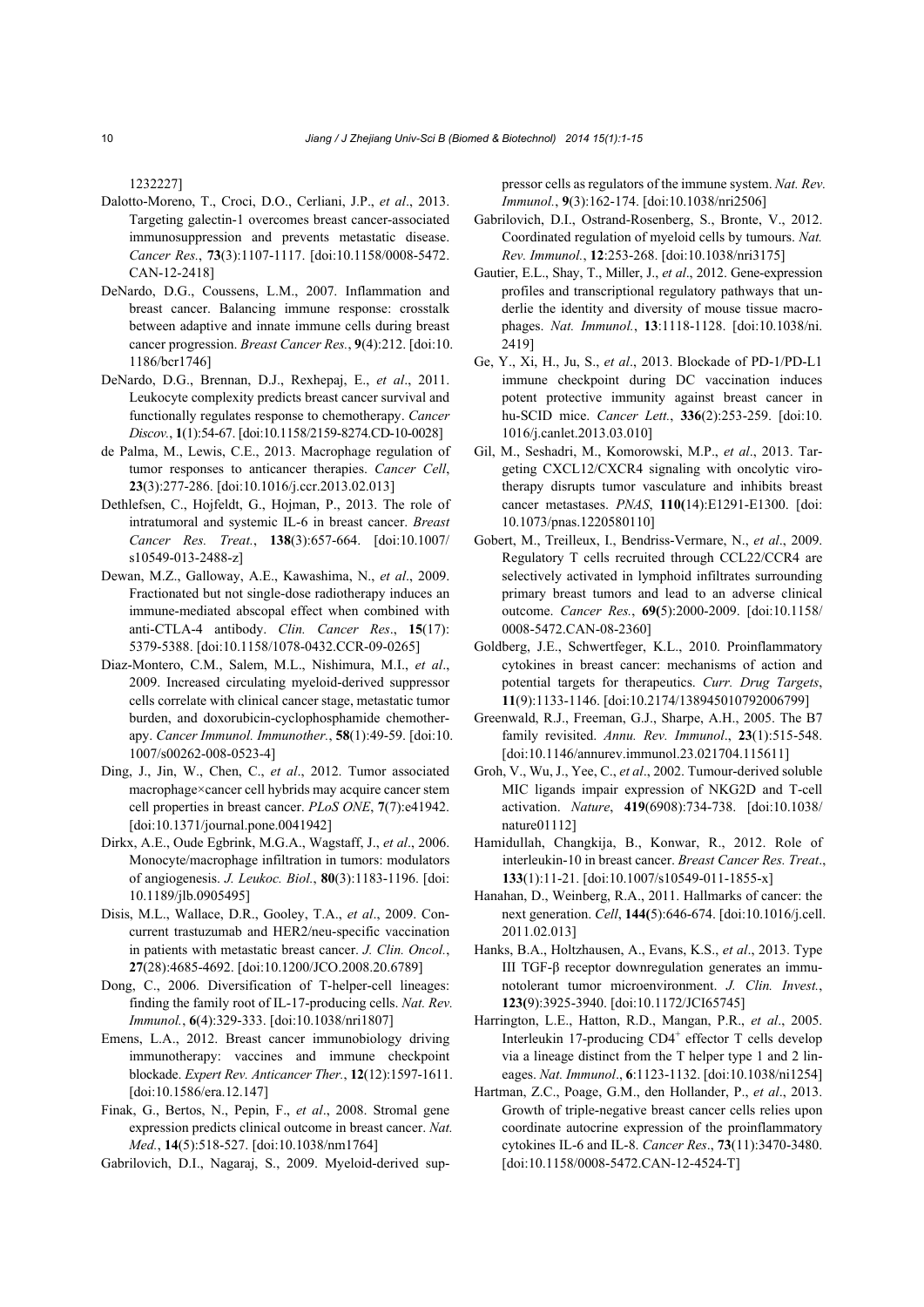- Huang, B., Pan, P.Y., Li, Q., et al., 2006. Gr-1<sup>+</sup>CD115<sup>+</sup> immature myeloid suppressor cells mediate the development of tumor-induced T regulatory cells and T-cell anergy in tumor-bearing host. *Cancer Res.*, **66**(2):1123-1131. [doi: 10.1158/0008-5472.CAN-05-1299]
- Huang, Y., Yuan, J., Righi, E., *et al*., 2012. Vascular normalizing doses of antiangiogenic treatment reprogram the immunosuppressive tumor microenvironment and enhance immunotherapy. *PNAS*, **109**(43):17561-17566. [doi:10.1073/pnas.1215397109]
- Hwang, M.S., Yu, N., Stinson, S.Y., *et al*., 2013. miR-221/222 targets adiponectin receptor 1 to promote the epithelialto-mesenchymal transition in breast cancer. *PLoS ONE*, **8**(6):e66502. [doi:10.1371/journal.pone.0066502]
- Ibrahim, N.K., Murray, J.L., Zhou, D., *et al*., 2013. Survival advantage in patients with metastatic breast cancer receiving endocrine therapy plus sialyl Tn-KLH vaccine: post hoc analysis of a large randomized trial. *J. Cancer*, **4**(7):577-584. [doi:10.7150/jca.7028]
- Iliopoulos, D., Hirsch, H.A., Struhl, K., 2009. An epigenetic switch involving NF-κB, Lin28, Let-7 microRNA, and IL6 links inflammation to cell transformation. *Cell*, **139**(4):693-706. [doi:10.1016/j.cell.2009.10.014]
- Ishihara, D., Dovas, A., Hernandez, L., *et al*., 2013. Wiskott-Aldrich syndrome protein regulates leukocyte-dependent breast cancer metastasis. *Cell Rep*., **4**(3):429-436. [doi:10. 1016/j.celrep.2013.07.007]
- Jemal, A., Center, M.M., DeSantis, C., *et al*., 2010. Global patterns of cancer incidence and mortality rates and trends. *Cancer Epidemiol. Biomarkers Prev*., **19**(8):1893-1907. [doi:10.1158/1055-9965.EPI-10-0437]
- Jiang, X., Shapiro, D.J., 2014. The immune system and inflammation in breast cancer. *Mol. Cell. Endocrinol.*, **382**(1):673-682. [doi:10.1016/j.mce.2013.06.003]
- Jiang, X., Orr, B.A., Kranz, D.M., *et al*., 2006. Estrogen induction of the granzyme B inhibitor, proteinase inhibitor 9, protects cells against apoptosis mediated by cytotoxic T lymphocytes and natural killer cells. *Endocrinology*, **147**(3):1419-1426. [doi:10.1210/en.2005-0996]
- Jiang, X., Ellison, S.J., Alarid, E.T., *et al*., 2007. Interplay between the levels of estrogen and estrogen receptor controls the level of the granzyme inhibitor, proteinase inhibitor 9 and susceptibility to immune surveillance by natural killer cells. *Oncogene*, **26**:4106-4114. [doi:10. 1038/sj.onc.1210197]
- Jiang, X., Patterson, N.M., Ling, Y., *et al*., 2008. Low concentrations of the soy phytoestrogen genistein induce proteinase inhibitor 9 and block killing of breast cancer cells by immune cells. *Endocrinology*, **149**(11):5366- 5373. [doi:10.1210/en.2008-0857]
- Joffroy, C.M., Buck, M.B., Stope, M.B., *et al*., 2010. Antiestrogens induce transforming growth factor β-mediated immunosuppression in breast cancer. *Cancer Res.*, **70**(4): 1314-1322. [doi:10.1158/0008-5472.CAN-09-3292]
- Kakarala, M., Wicha, M.S., 2008. Implications of the cancer stem-cell hypothesis for breast cancer prevention and

therapy. *J. Clin. Oncol*., **26**(17):2813-2820. [doi:10.1200/ JCO.2008.16.3931]

- Karavitis, J., Hix, L.M., Shi, Y.H., *et al*., 2012. Regulation of COX2 expression in mouse mammary tumor cells controls bone metastasis and PGE2-induction of regulatory T cell migration. *PLoS ONE*, **7**(9):e46342. [doi:10.1371/ journal.pone.0046342]
- Kim, H., Choi, J.A., Park, G.S., *et al.*, 2012. BLT2 up-regulates interleukin-8 production and promotes the invasiveness of breast cancer cells. *PLoS ONE*, **7**(11): e49186. [doi:10.1371/journal.pone.0049186]
- Korkaya, H., Liu, S., Wicha, M.S., 2011. Breast cancer stem cells, cytokine networks, and the tumor microenvironment. *J. Clin. Invest*., **121**(10):3804-3809. [doi:10.1172/ JCI57099]
- Korkaya, H., Kim, G.I., Davis, A., *et al*., 2012. Activation of an IL6 inflammatory loop mediates trastuzumab resistance in HER2+ breast cancer by expanding the cancer stem cell population. *Mol. Cell*, **47**(4):570-584. [doi: 10.1016/j.molcel.2012.06.014]
- Korn, T., Bettelli, E., Oukka, M., *et al*., 2009. IL-17 and Th17 cells. *Annu. Rev. Immunol.*, **27**(1):485-517. [doi:10.1146/ annurev.immunol.021908.132710]
- Laoui, D., Movahedi, K., van Overmeire, E., *et al*., 2011. Tumor-associated macrophages in breast cancer: distinct subsets, distinct functions. *Int. J. Dev. Biol*., **55**(7-8-9): 861-867. [doi:10.1387/ijdb.113371dl]
- Leek, R.D., Lewis, C.E., Whitehouse, R., *et al*., 1996. Association of macrophage infiltration with angiogenesis and prognosis in invasive breast carcinoma. *Cancer Res.*, **56**(20):4625-4629.
- Leek, R.D., Hunt, N.C., Landers, R.J., *et al*., 2000. Macrophage infiltration is associated with VEGF and EGFR expression in breast cancer. *J Pathol.*, **190**(4):430-436. [doi:10.1002/(SICI)1096-9896(200003)190:4<430::AID-PATH538>3.3.CO;2-Y]
- Lewis, J.S., Landers, R.J., Underwood, J.C., *et al*., 2000. Expression of vascular endothelial growth factor by macrophages is up-regulated in poorly vascularized areas of breast carcinomas. *J. Pathol.*, **192**(2):150-158. [doi:10. 1002/1096-9896(2000)9999:9999<::AID-PATH687>3.0. CO;2-G]
- Li, C.W., Xia, W., Huo, L., *et al*., 2012. Epithelialmesenchymal transition induced by TNF-α requires NF-κB-mediated transcriptional upregulation of Twist1. *Cancer Res*., **72**(5):1290-1300. [doi:10.1158/0008-5472. CAN-11-3123]
- Li, J., Zhang, B.N., Fan, J.H., *et al*., 2011. A nation-wide multicenter 10-year (1999–2008) retrospective clinical epidemiological study of female breast cancer in China. *BMC Cancer*, **11**(1):364. [doi:10.1186/1471-2407-11-364]
- Li, S., Kendall, S.E., Raices, R., *et al*., 2012. TWIST1 associates with NF-κB subunit RELA via carboxyl-terminal WR domain to promote cell autonomous invasion through IL8 production. *BMC Biol*., **10**(1):73. [doi:10.1186/ 1741-7007-10-73]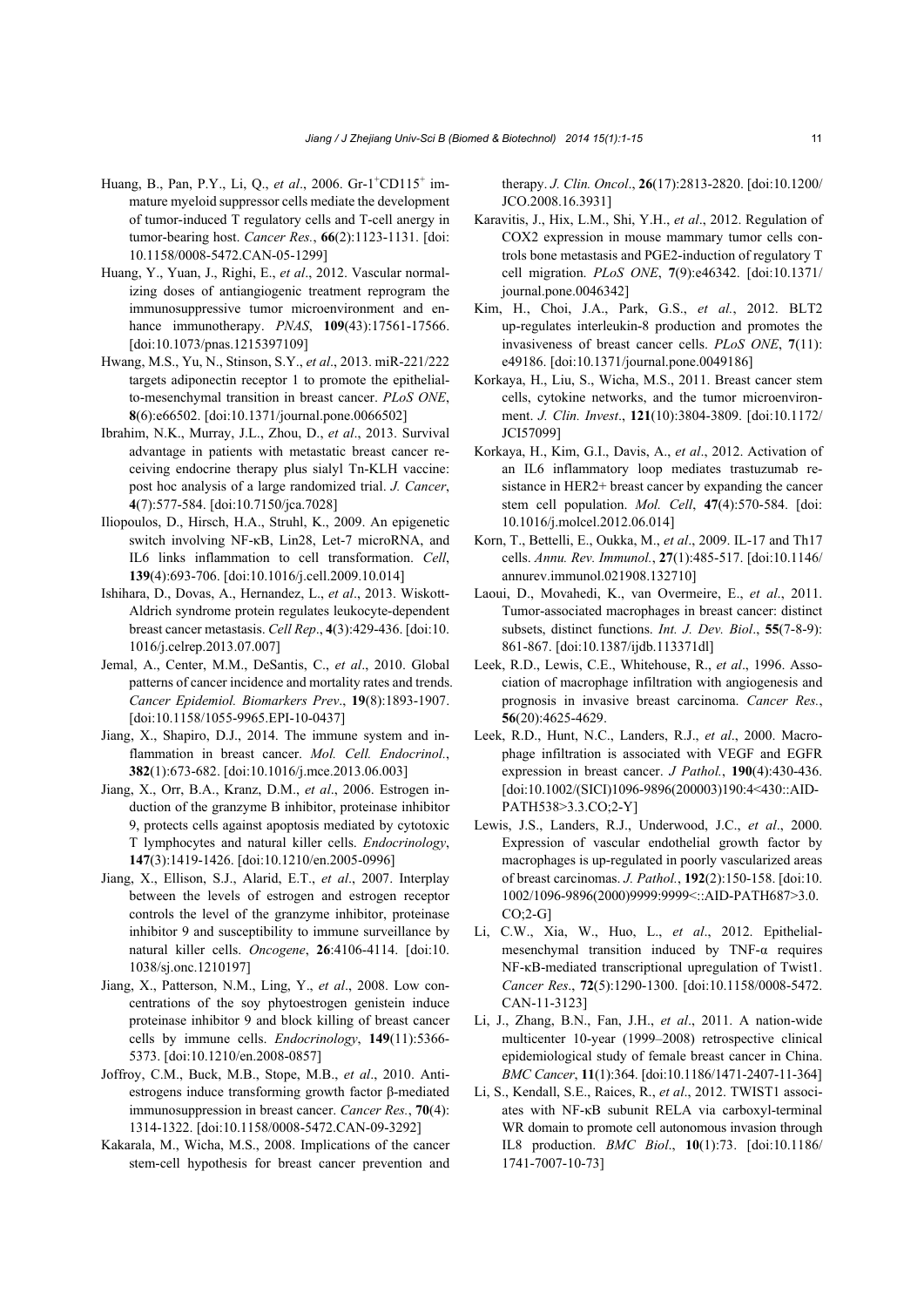- Liu, Y., Lai, L., Chen, Q., *et al*., 2012. MicroRNA-494 is required for the accumulation and functions of tumorexpanded myeloid-derived suppressor cells via targeting of PTEN. *J. Immunol.*, **188**(11):5500-5510. [doi:10. 4049/jimmunol.1103505]
- Lu, T., Ramakrishnan, R., Altiok, S., *et al*., 2011. Tumorinfiltrating myeloid cells induce tumor cell resistance to cytotoxic T cells in mice. *J. Clin. Invest*., **121**(10): 4015-4029. [doi:10.1172/JCI45862]
- Mahmoud, S.M., Paish, E.C., Powe, D.G., *et al*., 2011. Tumorinfiltrating CD8<sup>+</sup> lymphocytes predict clinical outcome in breast cancer. *J. Clin. Oncol*., **29**(15):1949-1955. [doi:10. 1200/JCO.2010.30.5037]
- Mahmoud, S.M., Lee, A.H., Paish, E.C., *et al*., 2012. Tumourinfiltrating macrophages and clinical outcome in breast cancer. *J. Clin. Pathol*., **65**(2):159-163. [doi:10.1136/ jclinpath-2011-200355]
- Mantovani, A., Allavena, P., Sica, A., *et al*., 2008. Cancerrelated inflammation. *Nature*, **454**(7203):436-444. [doi: 10.1038/nature07205]
- Mao, H., Zhang, L., Yang, Y., *et al*., 2010. New insights of CTLA-4 into its biological function in breast cancer. *Curr. Cancer Drug Targets*, **10**(7):728-736.
- Markosyan, N., Chen, E.P., Evans, R.A., *et al*., 2013. Mammary carcinoma cell derived cyclooxygenase 2 suppresses tumor immune surveillance by enhancing intratumoral immune checkpoint activity. *Breast Cancer Res*., **15**(5):R75. [doi:10.1186/bcr3469]
- Markowitz, J., Wesolowski, R., Papenfuss, T., *et al.*, 2013. Myeloid-derived suppressor cells in breast cancer. *Breast Cancer Res. Treat*., **140**(1):13-21. [doi:10.1007/s10549- 013-2618-7]
- Marotta, L.L., Almendro, V., Marusyk, A., *et al*., 2011. The JAK2/STAT3 signaling pathway is required for growth of CD44+ CD24<sup>−</sup> stem cell-like breast cancer cells in human tumors. *J. Clin. Invest*., **121**(7):2723-2735. [doi:10. 1172/JCI44745]
- Mauti, L.A., Le Bitoux, M.A., Baumer, K., *et al*., 2011. Myeloid-derived suppressor cells are implicated in regulating permissiveness for tumor metastasis during mouse gestation. *J. Clin. Invest*., **121**(7):2794-2807. [doi:10. 1172/JCI41936]
- Miles, D., Roche, H., Martin, M., *et al*., 2011. Phase III multicenter clinical trial of the sialyl-TN (STn)-keyhole limpet hemocyanin (KLH) vaccine for metastatic breast cancer. *Oncologist*, **16**(8):1092-1100. [doi:10.1634/ theoncologist.2010-0307]
- Mohebtash, M., Tsang, K.Y., Madan, R.A., *et al*., 2011. A pilot study of MUC-1/CEA/TRICOM poxviral-based vaccine in patients with metastatic breast and ovarian cancer. *Clin. Cancer Res*., **17**(22):7164-7173. [doi:10.1158/1078-0432. CCR-11-0649]
- Montero, A.J., Diaz-Montero, C.M., Deutsch, Y.E., *et al*., 2012. Phase 2 study of neoadjuvant treatment with NOV-002 in combination with doxorubicin and cyclophosphamide followed by docetaxel in patients with

HER-2 negative clinical stage II–IIIc breast cancer. *Breast Cancer Res. Treat*., **132**(1):215-223. [doi:10.1007/ s10549-011-1889-0]

- Morales, J.K., Kmieciak, M., Graham, L., *et al*., 2009. Adoptive transfer of HER2/neu-specific T cells expanded with alternating gamma chain cytokines mediate tumor regression when combined with the depletion of myeloidderived suppressor cells. *Cancer Immunol. Immunother*., **58**(6):941-953. [doi:10.1007/s00262-008-0609-z]
- Muenst, S., Soysal, S.D., Gao, F., *et al*., 2013. The presence of programmed death 1 (PD-1)-positive tumor-infiltrating lymphocytes is associated with poor prognosis in human breast cancer. *Breast Cancer Res. Treat*., **139**(3):667-676. [doi:10.1007/s10549-013-2581-3]
- Mukherjee, D., Zhao, J., 2013. The role of chemokine receptor CXCR4 in breast cancer metastasis. *Am. J. Cancer Res*., **3**(1):46-57.
- Muller, A.J., DuHadaway, J.B., Donover, P.S., *et al*., 2005. Inhibition of indoleamine 2,3-dioxygenase, an immunoregulatory target of the cancer suppression gene *Bin1*, potentiates cancer chemotherapy. *Nat. Med*., **11**(3):312-319. [doi:10.1038/nm1196]
- Murray, P.J., Wynn, T.A., 2011. Protective and pathogenic functions of macrophage subsets. *Nat. Rev. Immunol*., **11**(11):723-737. [doi:10.1038/nri3073]
- Na, Y.R., Yoon, Y.N., Son, D.I., *et al*., 2013. Cyclooxygenase-2 inhibition blocks M2 macrophage differentiation and suppresses metastasis in murine breast cancer model. *PLoS ONE*, **8**(5):e63451. [doi:10.1371/journal.pone. 0063451]
- Nagaraj, S., Gupta, K., Pisarev, V., *et al*., 2007. Altered recognition of antigen is a mechanism of  $CD8<sup>+</sup>$  T cell tolerance in cancer. *Nat. Med*., **13**(7):828-835. [doi:10. 1038/nm1609]
- Novitskiy, S.V., Pickup, M.W., Gorska, A.E., *et al*., 2011. TGF-β receptor II loss promotes mammary carcinoma progression by Th17-dependent mechanisms. *Cancer Discov*., **1**(5):430-441. [doi:10.1158/2159-8290.CD-11- 0100]
- Obeid, E., Nanda, R., Fu, Y.X., *et al.*, 2013. The role of tumorassociated macrophages in breast cancer progression (review). *Int. J. Oncol*., **43**(1):5-12. [doi:10.3892/ijo. 2013.1938]
- Ohara, M., Yamaguchi, Y., Matsuura, K., *et al*., 2009. Possible involvement of regulatory T cells in tumor onset and progression in primary breast cancer. *Cancer Immunol. Immunother*., **58**(3):441-447. [doi:10.1007/s00262-008- 0570-x]
- Olkhanud, P.B., Damdinsuren, B., Bodogai, M., *et al*., 2011. Tumor-evoked regulatory B cells promote breast cancer metastasis by converting resting  $CD4^+$  T cells to T-regulatory cells. *Cancer Res*., **71**(10):3505-3515. [doi:10.1158/0008-5472.CAN-10-4316]
- Osborne, C.K., Schiff, R., 2011. Mechanisms of endocrine resistance in breast cancer. *Annu. Rev. Med*., **62**(1):233-247. [doi:10.1146/annurev-med-070909-182917]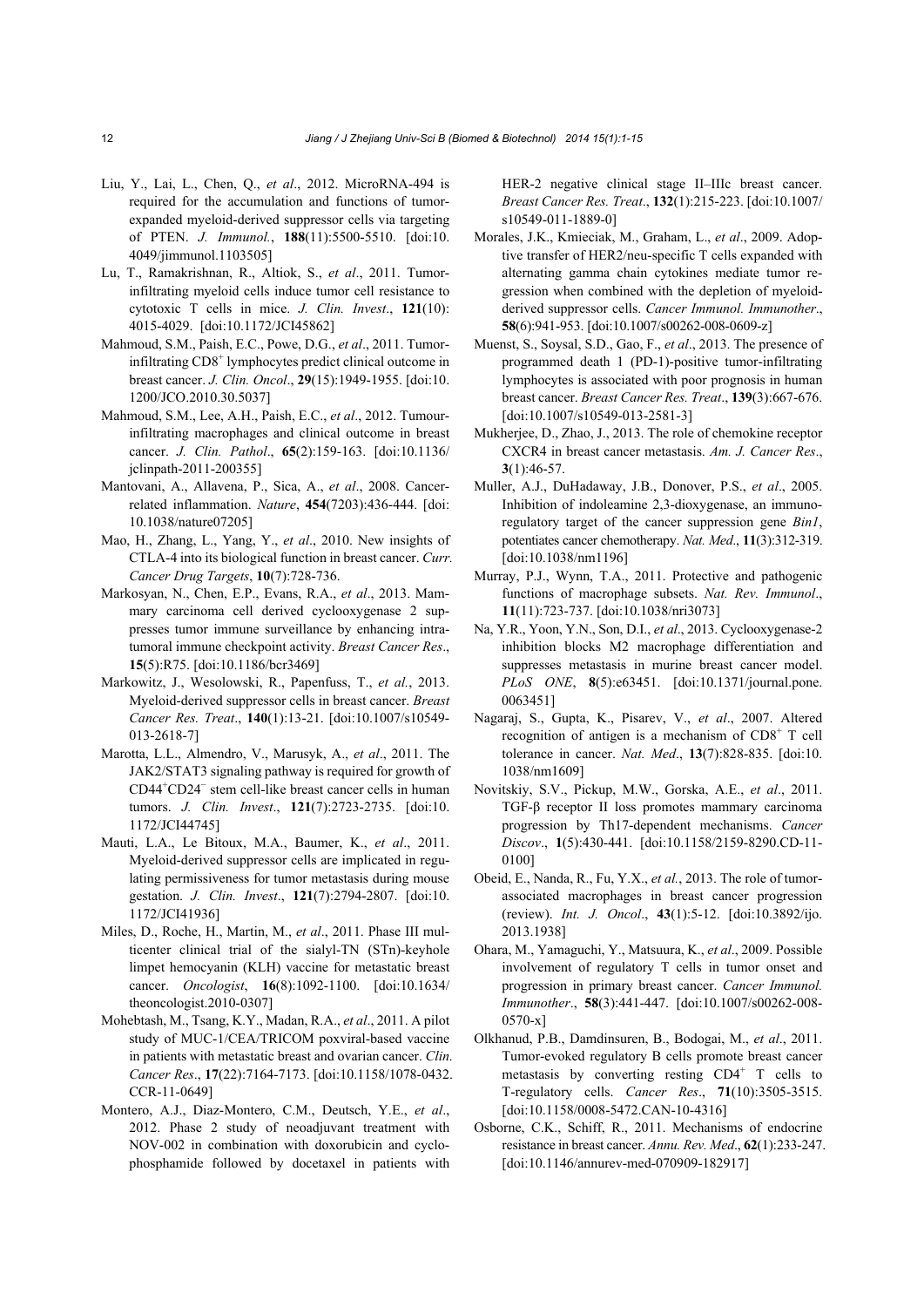- O'Sullivan, C., Lewis, C.E., Harris, A.L., *et al*., 1993. Secretion of epidermal growth factor by macrophages associated with breast carcinoma. *Lancet*, **342**(8864):148-149. [doi:10.1016/0140-6736(93)91348-P]
- Pardoll, D.M., 2012. The blockade of immune checkpoints in cancer immunotherapy. *Nat. Rev. Cancer*, **12**(4):252-264. [doi:10.1038/nrc3239]
- Pfannenstiel, L.W., Lam, S.S., Emens, L.A., *et al*., 2010. Paclitaxel enhances early dendritic cell maturation and function through TLR4 signaling in mice. *Cell. Immunol*., **263**(1):79-87. [doi:10.1016/j.cellimm.2010.03.001]
- Pruitt, S.K., Boczkowski, D., de Rosa, N., *et al*., 2011. Enhancement of anti-tumor immunity through local modulation of CTLA-4 and GITR by dendritic cells. *Eur. J. Immunol*., **41**(12):3553-3563. [doi:10.1002/eji.201141383]
- Qian, B.Z., Pollard, J.W., 2010. Macrophage diversity enhances tumor progression and metastasis. *Cell*, **141**(1): 39-51. [doi:10.1016/j.cell.2010.03.014]
- Qian, X., Gu, L., Ning, H., *et al*., 2013. Increased Th17 cells in the tumor microenvironment is mediated by IL-23 via tumor-secreted prostaglandin E<sub>2</sub>. *J. Immunol.*, **190**(11): 5894-5902. [doi:10.4049/jimmunol.1203141]
- Rech, A.J., Mick, R., Martin, S., *et al*., 2012. CD25 blockade depletes and selectively reprograms regulatory T cells in concert with immunotherapy in cancer patients. *Sci. Transl. Med*., **4**(134):134ra62. [doi:10.1126/scitranslmed. 3003330]
- Ribatti, D., Nico, B., Crivellato, E., *et al*., 2007. Macrophages and tumor angiogenesis. *Leukemia*, **21**:2085-2089. [doi:10.1038/sj.leu.2404900]
- Rokavec, M., Wu, W., Luo, J.L., 2012. IL6-mediated suppression of miR-200c directs constitutive activation of inflammatory signaling circuit driving transformation and tumorigenesis. *Mol. Cell*, **45**(6):777-789. [doi:10.1016/j. molcel.2012.01.015]
- Ruffell, B., Affara, N.I., Coussens, L.M., 2012. Differential macrophage programming in the tumor microenvironment. *Trends Immunol*., **33**(3):119-126. [doi:10.1016/j. it.2011.12.001]
- Ryan, B.M., Konecny, G.E., Kahlert, S., *et al*., 2006. Survivin expression in breast cancer predicts clinical outcome and is associated with HER2, VEGF, urokinase plasminogen activator and PAI-1. *Ann. Oncol*., **17**(4):597-604. [doi:10. 1093/annonc/mdj121]
- Sakaguchi, S., Miyara, M., Costantino, C.M., *et al*., 2010.  $FOXP3<sup>+</sup>$  regulatory T cells in the human immune system. *Nat. Rev. Immunol*., **10**(7):490-500. [doi:10.1038/nri2785]
- Salgado, R., Junius, S., Benoy, I., *et al*., 2003. Circulating interleukin-6 predicts survival in patients with metastatic breast cancer. *Int. J. Cancer*, **103**(5):642-646. [doi:10. 1002/ijc.10833]
- Schlom, J., 2012. Therapeutic cancer vaccines: current status and moving forward. *J. Natl. Cancer Inst*., **104**(8):599- 613. [doi:10.1093/jnci/djs033]
- Schreiber, R.D., Old, L.J., Smyth, M.J., 2011. Cancer immu-

noediting: integrating immunity's roles in cancer suppression and promotion. *Science*, **331**(6024):1565-1570. [doi:10.1126/science.1203486]

- Shevach, E.M., 2009. Mechanisms of  $Foxp3<sup>+</sup>$  T regulatory cell-mediated suppression. *Immunity*, **30**(5):636-645. [doi:10.1016/j.immuni.2009.04.010]
- Shin, M.S., Kim, H.S., Lee, S.H., *et al*., 2001. Mutations of tumor necrosis factor-related apoptosis-inducing ligand receptor 1 (*TRAIL-R1*) and receptor 2 (*TRAIL-R2*) genes in metastatic breast cancers. *Cancer Res*., **61**:4942-4946.
- Singh, J.K., Farnie, G., Bundred, N.J., *et al*., 2013. Targeting CXCR1/2 significantly reduces breast cancer stem cell activity and increases the efficacy of inhibiting HER2 via HER2-dependent and -independent mechanisms. *Clin. Cancer Res*., **19**(3):643-656. [doi:10.1158/1078-0432. CCR-12-1063]
- Sinha, P., Clements, V.K., Ostrand-Rosenberg, S., 2005. Interleukin-13-regulated M2 macrophages in combination with myeloid suppressor cells block immune surveillance against metastasis. *Cancer Res*., **65**(24):11743- 11751. [doi:10.1158/0008-5472.CAN-05-0045]
- Sisirak, V., Faget, J., Gobert, M., *et al*., 2012. Impaired IFN-α production by plasmacytoid dendritic cells favors regulatory T-cell expansion that may contribute to breast cancer progression. *Cancer Res*., **72**(20):5188-5197. [doi: 10.1158/0008-5472.CAN-11-3468]
- Spranger, S., Spaapen, R.M., Zha, Y., *et al*., 2013. Up-regulation of PD-L1, IDO, and Tregs in the melanoma tumor microenvironment is driven by CD8<sup>+</sup> T cells. *Sci. Transl. Med*., **5**(200):200ra116. [doi:10.1126/scitranslmed.3006504]
- Stagg, J., Allard, B., 2013. Immunotherapeutic approaches in triple-negative breast cancer: latest research and clinical prospects. *Ther. Adv. Med. Oncol*., **5**(3):169-181. [doi: 10.1177/1758834012475152]
- Stagg, J., Loi, S., Divisekera, U., *et al*., 2011. Anti-ErbB-2 mAb therapy requires type I and II interferons and synergizes with anti-PD-1 or anti-CD137 mAb therapy. *PNAS*, **108**(17):7142-7147. [doi:10.1073/pnas.1016569108]
- Steding, C.E., Wu, S.T., Zhang, Y., *et al*., 2011. The role of interleukin-12 on modulating myeloid-derived suppressor cells, increasing overall survival and reducing metastasis. *Immunology*, **133**(2):221-238. [doi:10.1111/j.1365-2567. 2011.3429.x]
- Tan, W., Zhang, W., Strasner, A., *et al*., 2011. Tumour-infiltrating regulatory T cells stimulate mammary cancer metastasis through RANKL-RANK signalling. *Nature*, **470**(7335): 548-553. [doi:10.1038/nature09707]
- Tang, X., 2013. Tumor-associated macrophages as potential diagnostic and prognostic biomarkers in breast cancer. *Cancer Lett*., **332**(1):3-10. [doi:10.1016/j.canlet.2013. 01.024]
- Thakur, A., Schalk, D., Sarkar, S.H., *et al*., 2012. A Th1 cytokine-enriched microenvironment enhances tumor killing by activated T cells armed with bispecific antibodies and inhibits the development of myeloid-derived suppressor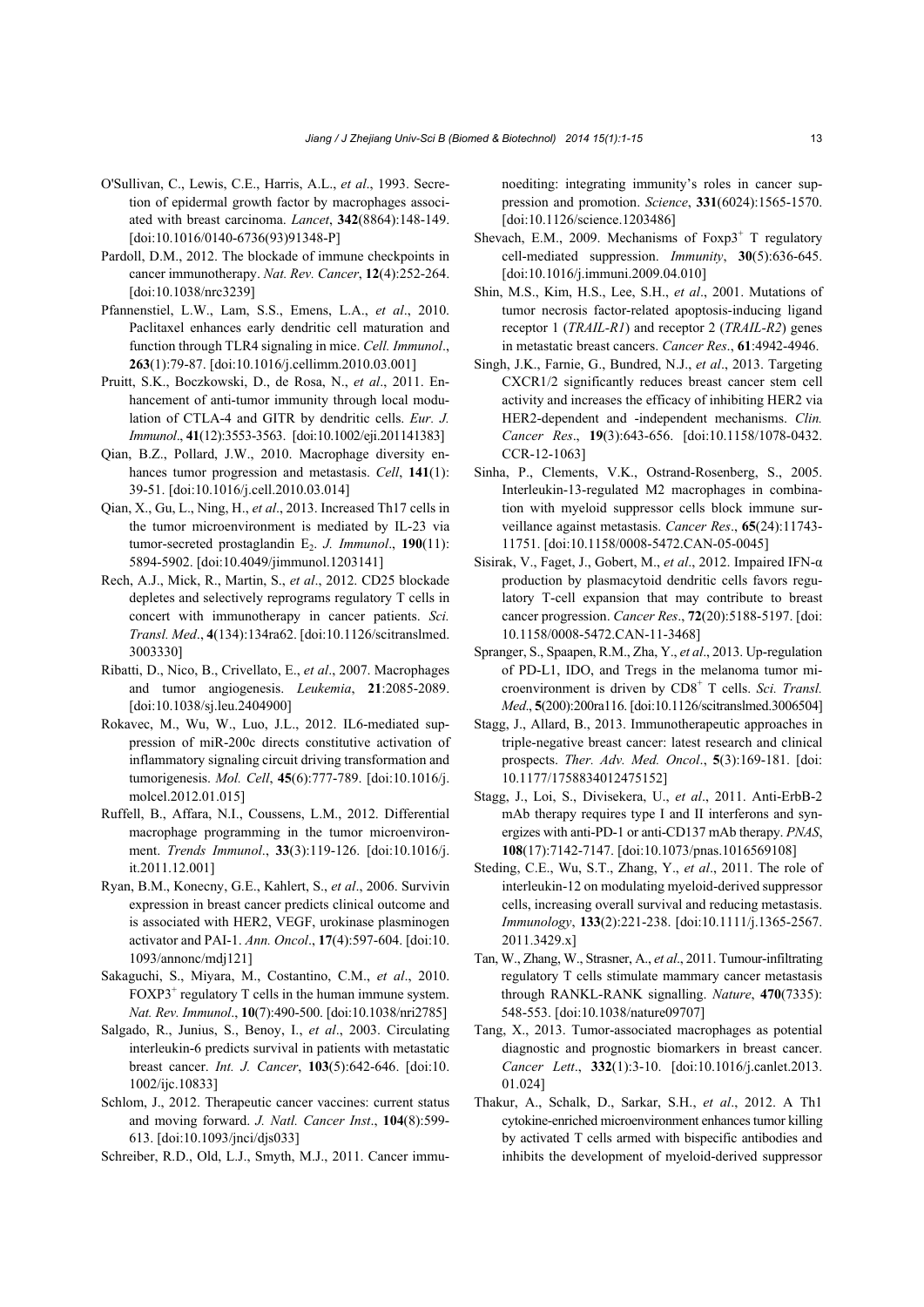cells. *Cancer Immunol. Immunother*., **61**(4):497-509. [doi: 10.1007/s00262-011-1116-1]

- Todorović-Raković, N., Milovanović, J., 2013. Interleukin-8 in breast cancer progression. *J. Interferon Cytokine Res*., **33**(10):563-570. [doi:10.1089/jir.2013.0023]
- Tsutsui, S., Yasuda, K., Suzuki, K., *et al*., 2005. Macrophage infiltration and its prognostic implications in breast cancer: the relationship with VEGF expression and microvessel density. *Oncol. Rep*., **14**(2):425-431.
- Uyttenhove, C., Pilotte, L., Theate, I., *et al*., 2003. Evidence for a tumoral immune resistance mechanism based on tryptophan degradation by indoleamine 2,3-dioxygenase. *Nat. Med*., **9**:1269-1274. [doi:10.1038/nm934]
- Verbrugge, I., Hagekyriakou, J., Sharp, L.L., *et al*., 2012. Radiotherapy increases the permissiveness of established mammary tumors to rejection by immunomodulatory antibodies. *Cancer Res*., **72**(13):3163-3174. [doi:10.1158/ 0008-5472.CAN-12-0210]
- Vesely, M.D., Kershaw, M.H., Schreiber, R.D., *et al*., 2011. Natural innate and adaptive immunity to cancer. *Annu. Rev. Immunol*., **29**(1):235-271. [doi:10.1146/annurevimmunol-031210-101324]
- von Mehren, M., Arlen, P., Tsang, K.Y., *et al*., 2000. Pilot study of a dual gene recombinant avipox vaccine containing both carcinoembryonic antigen (CEA) and B7.1 transgenes in patients with recurrent CEA-expressing adenocarcinomas. *Clin. Cancer Res*., **6**(6):2219-2228.
- von Mehren, M., Arlen, P., Gulley, J., *et al*., 2001. The influence of granulocyte macrophage colony-stimulating factor and prior chemotherapy on the immunological response to a vaccine (ALVAC-CEA B7.1) in patients with metastatic carcinoma. *Clin. Cancer Res*., **7**(5):1181-1191.
- Wang, B., He, M., Wang, L., *et al*., 2013. Breast cancer screening among adult women in China, 2010. *Prev. Chronic Dis*., **10**:130136. [doi:10.5888/pcd10.130136]
- Wang, L., Li, D., Fu, Z., *et al*., 2007. Association of CTLA-4 gene polymorphisms with sporadic breast cancer in Chinese Han population. *BMC Cancer*, **7**(1):173. [doi:10. 1186/1471-2407-7-173]
- Weiss, V.L., Lee, T.H., Song, H., *et al*., 2012. Trafficking of high avidity HER-2/neu-specific T cells into HER-2/neuexpressing tumors after depletion of effector/memorylike regulatory T cells. *PLoS ONE*, **7**(2):e31962. [doi: 10.1371/journal.pone.0031962]
- Wendel, C., Hemping-Bovenkerk, A., Krasnyanska, J., *et al*., 2012. CXCR4/CXCL12 participate in extravasation of metastasizing breast cancer cells within the liver in a rat model. *PLoS ONE*, **7**(1):e30046. [doi:10.1371/journal. pone.0030046]
- Wiedermann, U., Davis, A.B., Zielinski, C.C., 2013. Vaccination for the prevention and treatment of breast cancer with special focus on Her-2/neu peptide vaccines. *Breast Cancer Res. Treat*., **138**(1):1-12. [doi:10.1007/s10549- 013-2410-8]
- Williams, S.A., Harata-Lee, Y., Comerford, I., *et al*., 2010.

Multiple functions of CXCL12 in a syngeneic model of breast cancer. *Mol. Cancer*, **9**(1):250. [doi:10.1186/ 1476-4598-9-250]

- Wolford, C.C., McConoughey, S.J., Jalgaonkar, S.P., *et al*., 2013. Transcription factor ATF3 links host adaptive response to breast cancer metastasis. *J. Clin. Invest*., **123**(7): 2893-2906. [doi:10.1172/JCI64410]
- Wrzesinski, S.H., Wan, Y.Y., Flavell, R.A., 2007. Transforming growth factor-β and the immune response: implications for anticancer therapy. *Clin. Cancer Res*., **13**: 5262-5270. [doi:10.1158/1078-0432.CCR-07-1157]
- Wynn, T.A., Chawla, A., Pollard, J.W., 2013. Macrophage biology in development, homeostasis and disease. *Nature*, **496**(7446):445-455. [doi:10.1038/nature12034]
- Xie, G., Yao, Q., Liu, Y., *et al*., 2012. IL-6-induced epithelialmesenchymal transition promotes the generation of breast cancer stem-like cells analogous to mammosphere cultures. *Int. J. Oncol*., **40**(4):1171-1179. [doi:10.3892/ ijo.2011.1275]
- Yan, M., Jene, N., Byrne, D., *et al*., 2011. Recruitment of regulatory T cells is correlated with hypoxia-induced CXCR4 expression, and is associated with poor prognosis in basal-like breast cancers. *Breast Cancer Res*., **13**(2): R47. [doi:10.1186/bcr2869]
- Yang, J., Zhang, Z., Chen, C., *et al*., 2013a. MicroRNA-19a-3p inhibits breast cancer progression and metastasis by inducing macrophage polarization through downregulated expression of *Fra-1* proto-oncogene. *Oncogene*, online. [doi:10.1038/onc.2013.258]
- Yang, J., Liao, D., Chen, C., *et al*., 2013b. Tumor-associated macrophages regulate murine breast cancer stem cells through a novel paracrine EGFR/Stat3/Sox-2 signaling pathway. *Stem Cells*, **31**(2):248-258. [doi:10.1002/stem. 1281]
- Yang, L., Qi, Y., Hu, J., *et al*., 2012. Expression of Th17 cells in breast cancer tissue and its association with clinical parameters. *Cell Biochem. Biophys*., **62**(1):153-159. [doi:10.1007/s12013-011-9276-3]
- Yu, J., Du, W., Yan, F., *et al*., 2013. Myeloid-derived suppressor cells suppress antitumor immune responses through IDO expression and correlate with lymph node metastasis in patients with breast cancer. *J. Immunol*., **190**(7):3783-3797. [doi:10.4049/jimmunol.1201449]
- Yu, K.D., Di, G.H., Fan, L., *et al*., 2010. Lack of an association between a functional polymorphism in the interleukin-6 gene promoter and breast cancer risk: a meta-analysis involving 25703 subjects. *Breast Cancer Res. Treat*., **122**(2):483-488. [doi:10.1007/s10549-009-0706-5]
- Yu, M., Zhou, X., Niu, L., *et al*., 2013. Targeting transmembrane TNF-α suppresses breast cancer growth. *Cancer Res*., **73**(13):4061-4074. [doi:10.1158/0008-5472.CAN-12-3946]
- Zhang, P., Su, D.M., Liang, M., *et al*., 2008. Chemopreventive agents induce programmed death-1-ligand 1 (PD-L1) surface expression in breast cancer cells and promote